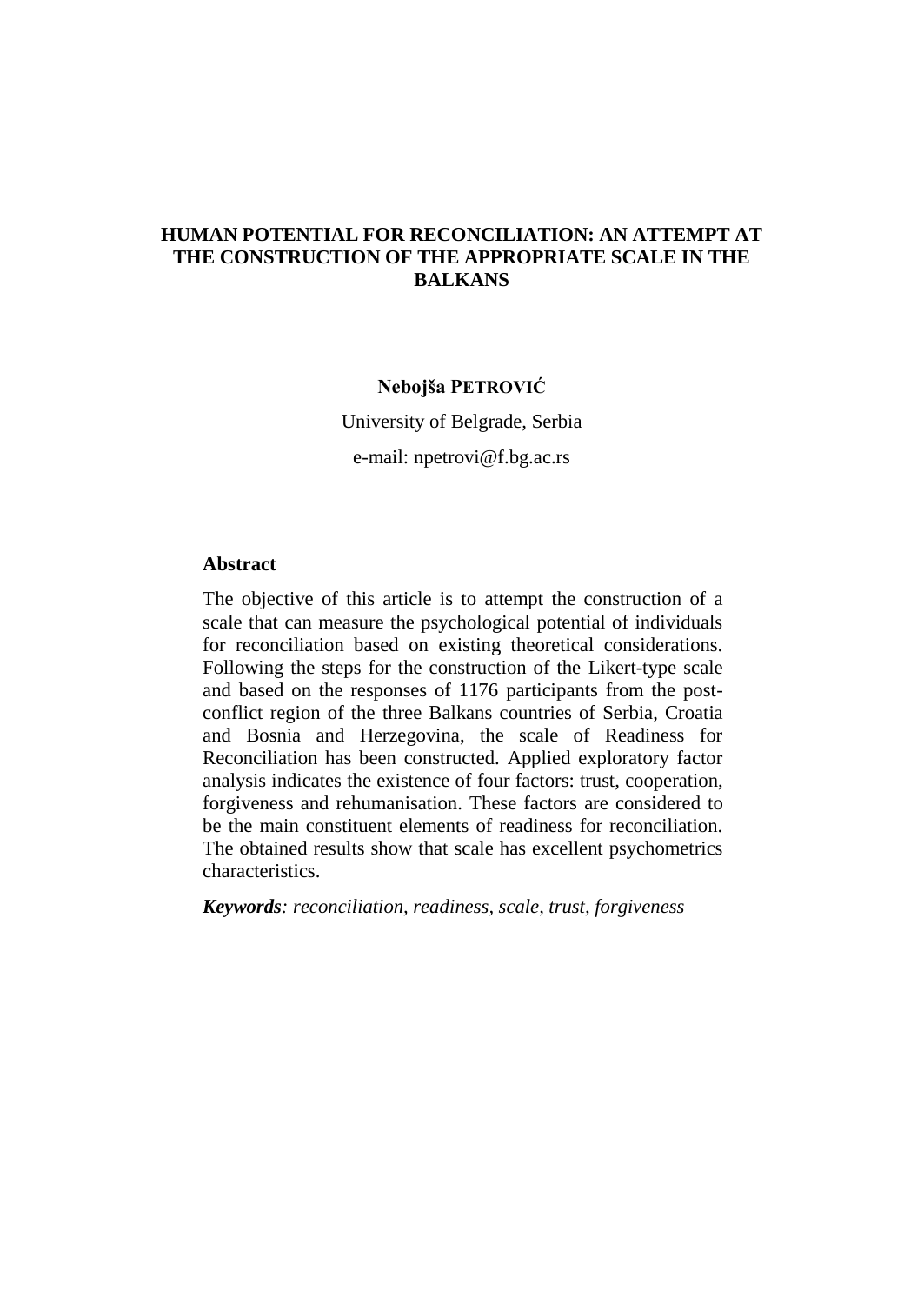## **Measurement of Readiness for Reconciliation: An Attempt at the Construction of the Appropriate Scale**

Peace is not an absence of war; it is a virtue, a state of mind, a disposition for benevolence, confidence, justice. *Baruch Spinoza, 1632–1677*

Within the past two decades, social scientists have started dealing with the problems of normalising life after the end of armed conflict. Reconciliation between previously warring parties is the ultimate goal. What is the nature of this reconciliation? Is it possible to achieve such reconciliation? To what extent is it possible to answer to these questions from the standpoint of social and political psychologists?

Many researchers and theorists have explained reconciliation from a psychological standpoint. Kriesberg (1998, 2001, 2003) suggests that after destructive conflicts and while building the peace, it is necessary to create a situation of cohabitation of the former adversaries. The former adversaries have to "put aside feelings of hate, fear, and loathing, to discard views of the other as dangerous and subhuman, and to abandon the desire for revenge and retribution." (Kriesberg, 1998, p. 184) Kriesberg has further emphasised that members of the former adversary groups need to reach a minimal agreement on at least four beliefs in order to achieve reconciliation. These beliefs are the acknowledgment, with honesty, of the terrible aspects of what happened; the acceptance, with compassion, of those who committed injurious conduct as well as the acknowledgment each other's suffering; the belief that injustices are being redressed; and the anticipation of mutual security and well-being. (Kriesberg, 1998, p. 185)

Lederach (1997, 1998), from another point of view, considers Psalm 85 as he studies reconciliation. From this source, he proposes four elements: truth, which demands acknowledgment of wrong and the validation of painful loss; mercy, which articulates the need for acceptance and new beginning; justice, which demands social reconstruction and restitution; and peace which emphasis interdependence, well-being, and security. (Lederach, 1997, p.29) According to him, it is impossible to reach reconciliation by relying only on the highest official levels. Therefore, instead of a hierarchical approach (that includes only top position members of a society), he suggests an organic approach to the process of reconciliation in which people from all societal levels, from grassroots to top leadership, are involved.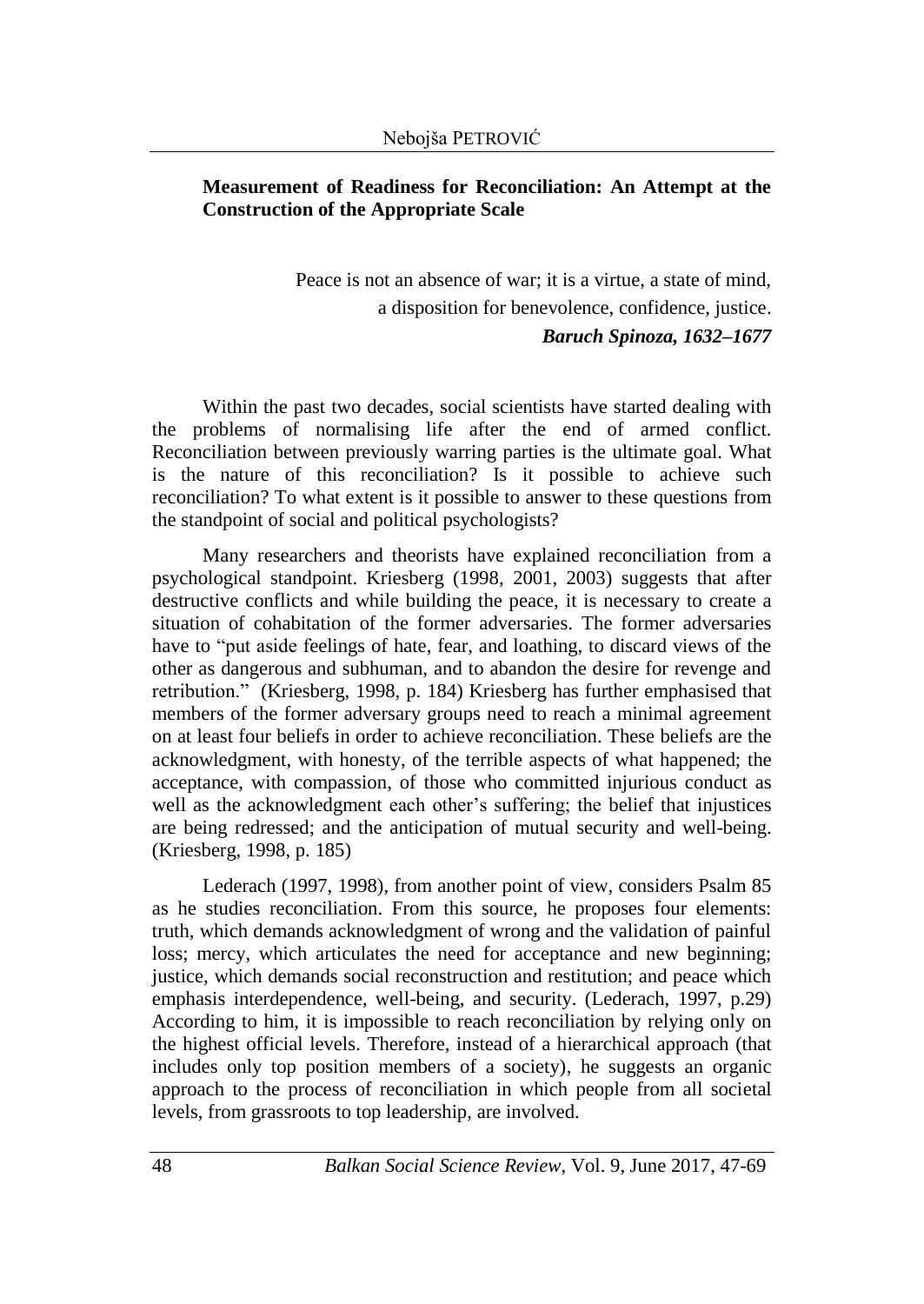In his extensive research on conflict resolution, Kelman (1999, 2008) wrote about positive peace in regard to the relations between nations or communities with a long history of conflict and war. Kelman viewed such peace through the following elements: resolving the conflict in the manner that satisfied the fundamental needs of both sides and maintained their national group dignity; mutual acceptance and respect of the welfare of others; development of the feeling of security and dignity for each party; building the prototypes for cooperation in different fields; and institutionalisation of mechanisms for resolving conflicts. (Kelman, 1999., page 197).

Nadler (2002) and Nadler and Shnabel (2008) have stated that, depending on whether the goal is social integration or separate cohabitation of the former adversaries, there are two different roads leading to reconciliation. The first one is socio-emotional and the other is instrumental. According to Nadler, instrumental reconciliation has been reached through many projects in which both sides cooperate on an equal level and learn that they need to live side-by-side and respect each other's integrity. In the case of the socioemotional reconciliation, attention has been focused on the prevailing yearning for revenge or other negative emotions that block the path to social integration.

Bar-Tal (2000b) has argued that the basis of the psychological reconciliation is to change the conflictive ethos that was formed during intractable conflict and was at the time functional in order to cope with the difficult situation. The conflictive ethos, according to the author, consists of eight themes: societal beliefs about justness of one's own goals, security, positive self-image, one's own victimization, de-legitimisation of the opponent, patriotism, unity and peace (Bar-Tal, 1998, 2000a, 2000b; Bar-Tal & Bennink, 2002). This group of beliefs, however, complicates or even obstructs the establishment of normal relations after the signing of the peace accord. Therefore, reconciliation requires changing these beliefs, especially those concerning the justice of one's own goals. (Bar-Tal, 2000b)

Staub (1999, 2000, 2008) and Staub, Pearlman, Gubin, and Hagengimana (2005) assumed that work on healing and reconciliation should be undertaken in order to break out of the vicious circle of continuing violence. Healing the victimised group decreases the odds of revenge. In order for that to happen, members of such groups have to look into their experience and once again pass through the pain, suffering and loss but this time, in the safety of the new secure surroundings. They should receive empathy, support and affirmation from one another, and ideally from people outside their group as well. Reconciliation, according to Staub (2000) and Staub and Pearlman (2001), is more than mere cohabitation, it demands forgiveness, asks for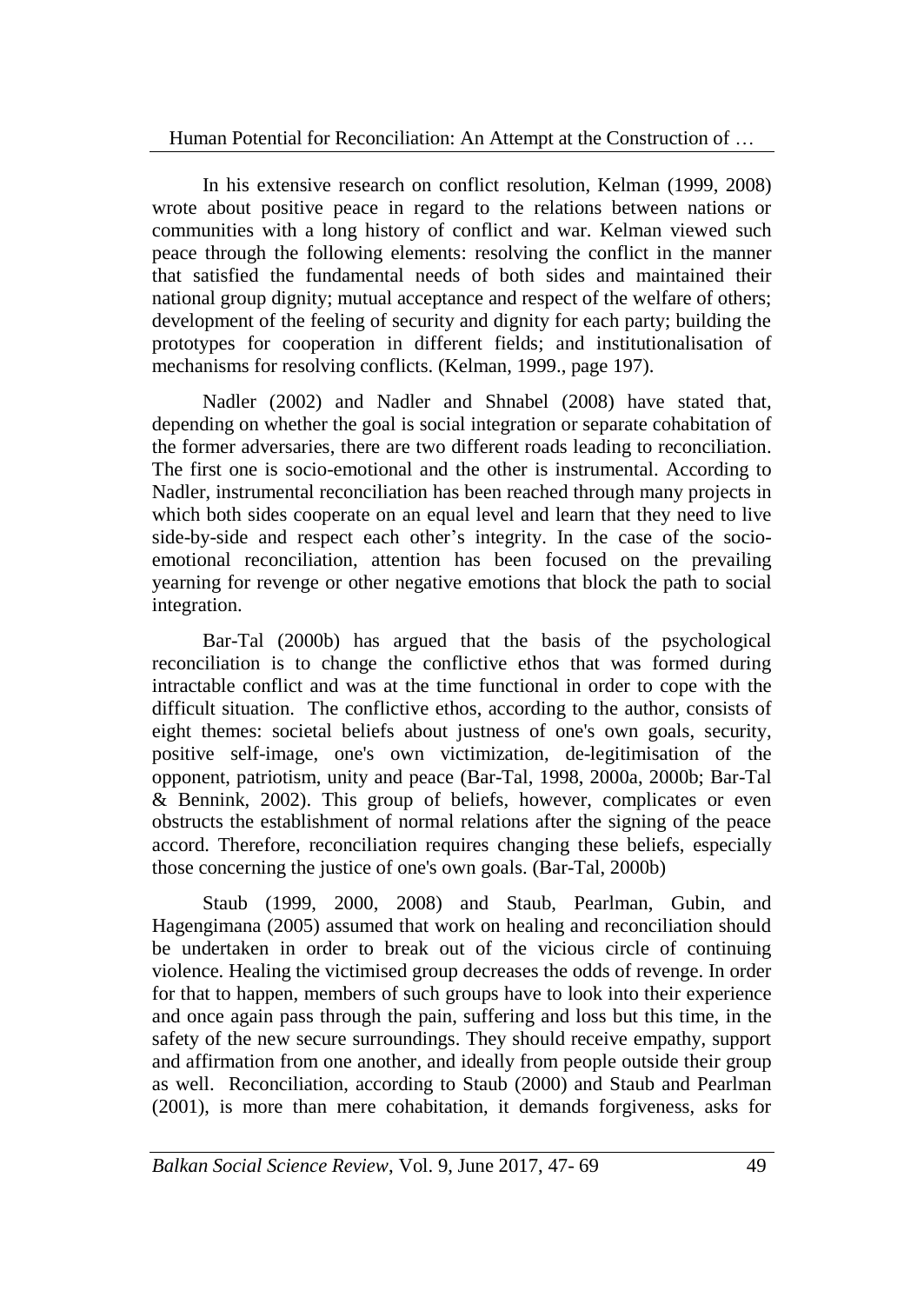acceptance of the members of both groups, and needs the development of mutual trust. Healing, reconciliation and forgiveness, in Staub's (2000) opinion, enhance each other separately and together, and enable the satisfaction of basic human needs.

Volkan (1988, 2002) explained the reduction of ethnic tensions between large divisive groups in psychoanalytical processes and that terminology. Among others, he developed *the tree model* to illustrate that the growth and branching of the tree corresponds to the picture of the process of reconciliation. Another author of the psychoanalytic orientation, Moses (1991), stressed the dehumanisation and demonization of the enemy and the ideology that creates polarities as the cause of animosity and harm. Therefore, the cessation of these negative processes and development of a new balanced view of the adversary ultimately lead to reconciliation.

Long and Brecke (2003), in their forgiveness model, have drawn attention to the behavioural process of forgiveness, which contains at least four elements that have frequently led to changes and are functional for survival during the evolution. These are: acknowledgement of the harm or truth telling, redefining of social identities, partial justice and the offering of a renewed community in the future culminating in a reconciliation event, after which reconciliation follows logically and successfully.

Many other authors offered their perspectives on the elements and processes necessary reaching reconciliation. One of them, Shriver (1995, 1999., p. 208) identified four elements in this regard: "moral judgment, abstaining from revenge, empathy for the humane side of the adversary and the intention to create the fellow citizen relationship that could eventually be called reconciliation". In his view, these elements were interdependent and interwoven and in interaction empower one another.

However, the purpose of this review is not to be exhaustive, neither to defer to a particular view or to give a synthesis, but to point out the existence of different perspectives on reaching reconciliation that are dominated by the psychological dimension of the problem. These mainly speculative analyses by different authors are not identical, but shed light on this issue from different angles. Certain elements are common to all or most authors (for example, many of them wrote about necessity of truth-telling); other elements are very similar but have different names; and some elements are specific to each author. The weight or the importance given to each element is different as well, and so are the dynamics of their interaction. Based on different authors' approaches, it is not possible to determine directly at which point the reconciliation process occurs after a certain conflict, and what the future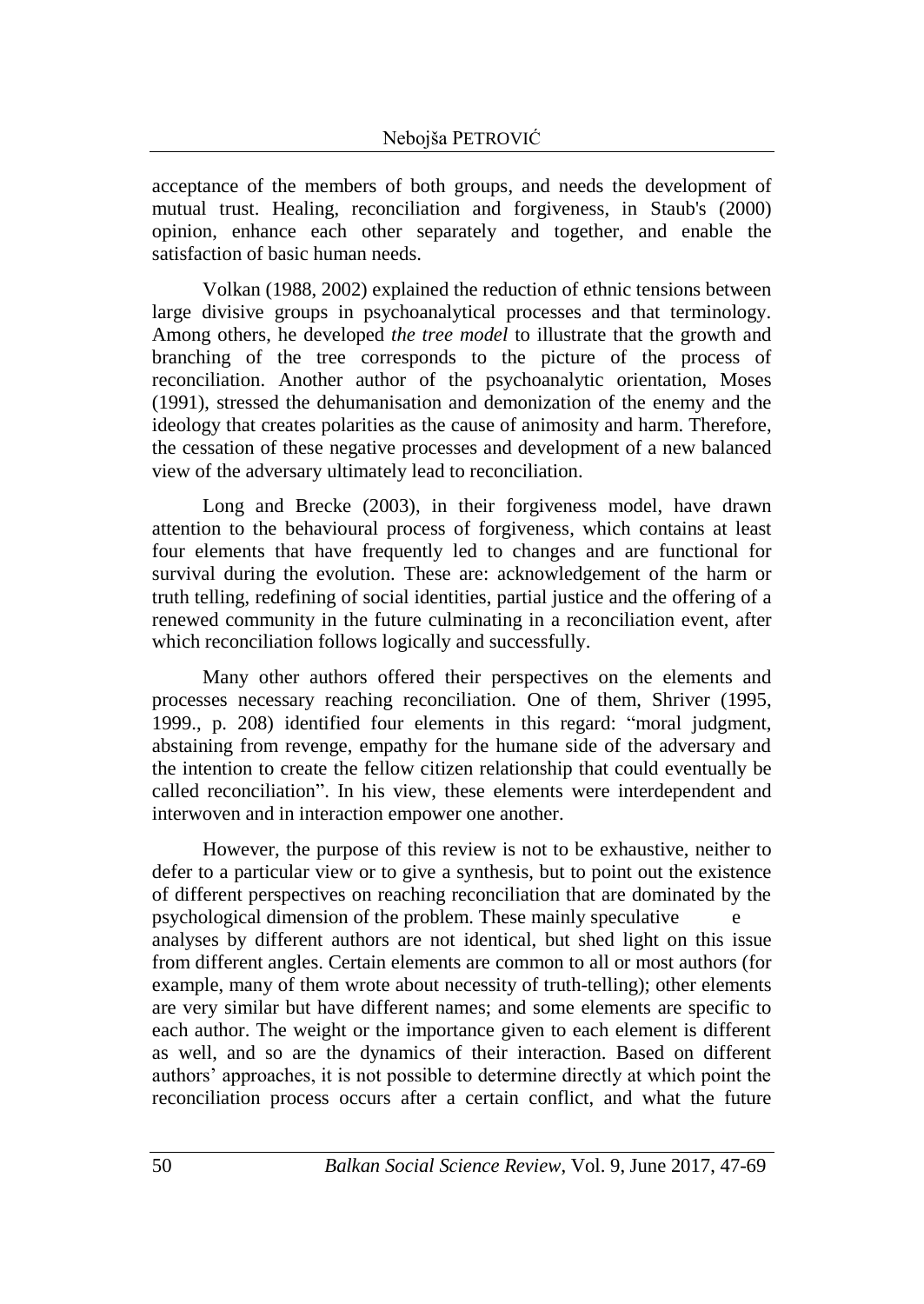prospects for the continuance of that process are. In short, one empirical component is still missing.

In the Balkan region, important series of studies have been done, and although relevant to the problem of reconciliation, they stressed some specific topics, and do not completely coincide with the main objective of this paper. These studies include one connected with intercommunity relations after conflict (Corokalo et al., 2005), another with social reconstruction of communities (Ajdukovic, 2006), and even one dealing with trust after betrayal in communities (Ajdukovic & Corokalo, 2004). A second avenue of research includes studies on guilt and responsibility (Brown, & Cehajic, 2008; Cehajic et al, 2009; Cehajic, S. & Brown, 2010). There were also many important studies that stressed traumatic experience (Biro & Milin, 2005), and interventions after trauma (Ajdukovic & Ajdukovic, 2003).

### **Measurement of reconciliation – mission possible?**

There are different ways to determine the progress in the process of reconciliation after the end of the armed conflict. These include: determining the number of refugees who have returned to their homes; the level of the establishment of diplomatic relations or mutual governing apparatus (in cases of inter-state conflicts) between former adversaries; and the level of cooperation in industry, culture, sport, etc. These and other structural elements such as telling the truth, punishing the guilty individuals, and apologising, definitely support reconciliation but will not necessarily lead to it. They are refracted through a personality disposition like light through a prism and very often, the same situation produces different consequences in different people. Let us take as an example the thorough and comprehensive report of the Truth and Reconciliation Commission in Guatemala (Tomuschat, 2001). In response to the same report, some people (mainly victims, members of human right organisations, and a part of general public) rejoiced and applauded, while others (people connected with the former government and their allies, and a different part of general public) responded with complete rejection. This indicates that only structural/external measures cannot have direct impact on reconciliation, without subjective acceptance of people.

For this reason, we propose a mediating variable - readiness for reconciliation. Readiness for reconciliation is not the same as reconciliation. It is subjective readiness to accept ideas and actions that lead to reconciliation and the ability to resist those leading in the opposite direction. In the case of that readiness being absent or at a very low level, many structural measures would be wasted. On the other hand, if this readiness or susceptibility exists,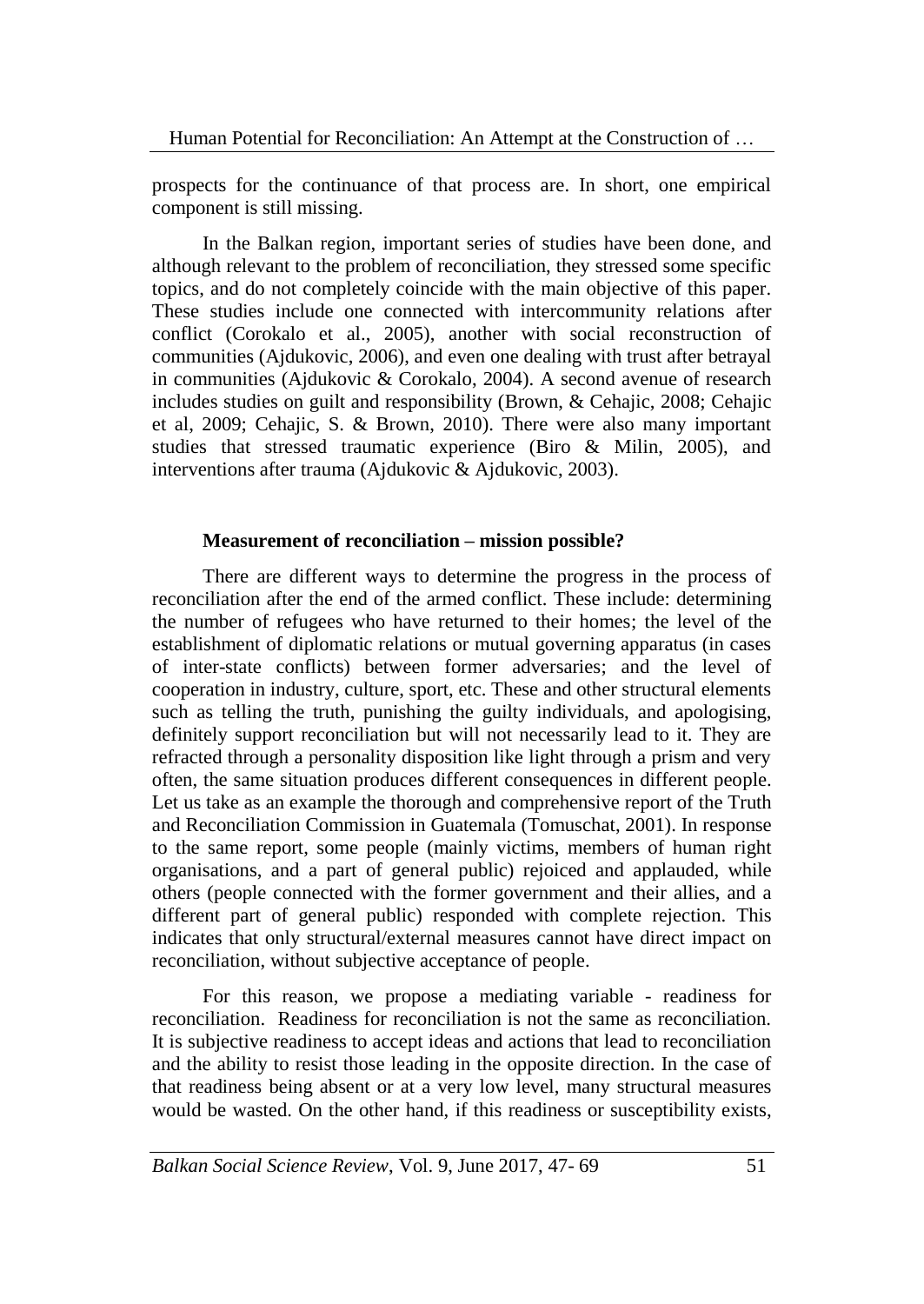every opportunity to progress will be constructive. A negative example of this idea is presented in the susceptibility for fascistic propaganda in the study "The Authoritarian Personality" (Adorno, Frenkel-Brunswick, Levinson & Sanford, 1950).

### **Meaning and importance of readiness for reconciliation**

The readiness for reconciliation does not have the same meaning for people with different war experiences; for people from different places; for some who have heard about the war only by watching about it on television and others who have encountered unfamiliar refugees; for some who have had a relative or an acquaintance in the armed forces; for others who have had to change the place of residence; and some who fought in the war or had a family member or a beloved person killed in the war. To certain individuals, readiness for reconciliation presents only a dilemma as to whether to go to a concert of a music star from a former adversarial state, while for others it can be closely related to a series of serious existential questions that they face every day. All these different people have, more or less, a subjective potential independent of the situation, some basic readiness to react affirmatively or negatively in any given situation however different. Those who have a higher potential will interpret reality differently from those who have a lower potential. Therefore, readiness of reconciliation could be understood as a personal disposition or latent variable that affects many aspects of people's decisions and behaviour in different situations (manifest variables). For instance, in the polarised post-conflict atmosphere, and in the weak peace condition in the Balkan countries that is the subject of this research, it seems that we can not exclude the possibility of new cases of violent incidents between people of different nationalities. These incidents could be of very wide range and relevance, from ordinary gossip to murder. People with a low level of readiness for reconciliation will certainly interpret such incidents as another confirmation they, the adversaries, are not to be dealt with anymore, whereas those with a higher level of the readiness for reconciliation would interpret them as an accident or perhaps an attack by a lone extremist. Examples can be found frequently at sports matches between clubs from these countries, especially in basketball. The fans shout terrible obscenities at the guests during these matches. The interpretations of these shouts will once again depend on the readiness for reconciliation. The importance of the readiness for reconciliation is also reflected in particular political actions that try to propel this very process. This is demonstrated in the opposing reactions to the mutual apology issued after the meeting of the then Croatian president, Mesić, and then president of the former state of Serbia and Montenegro,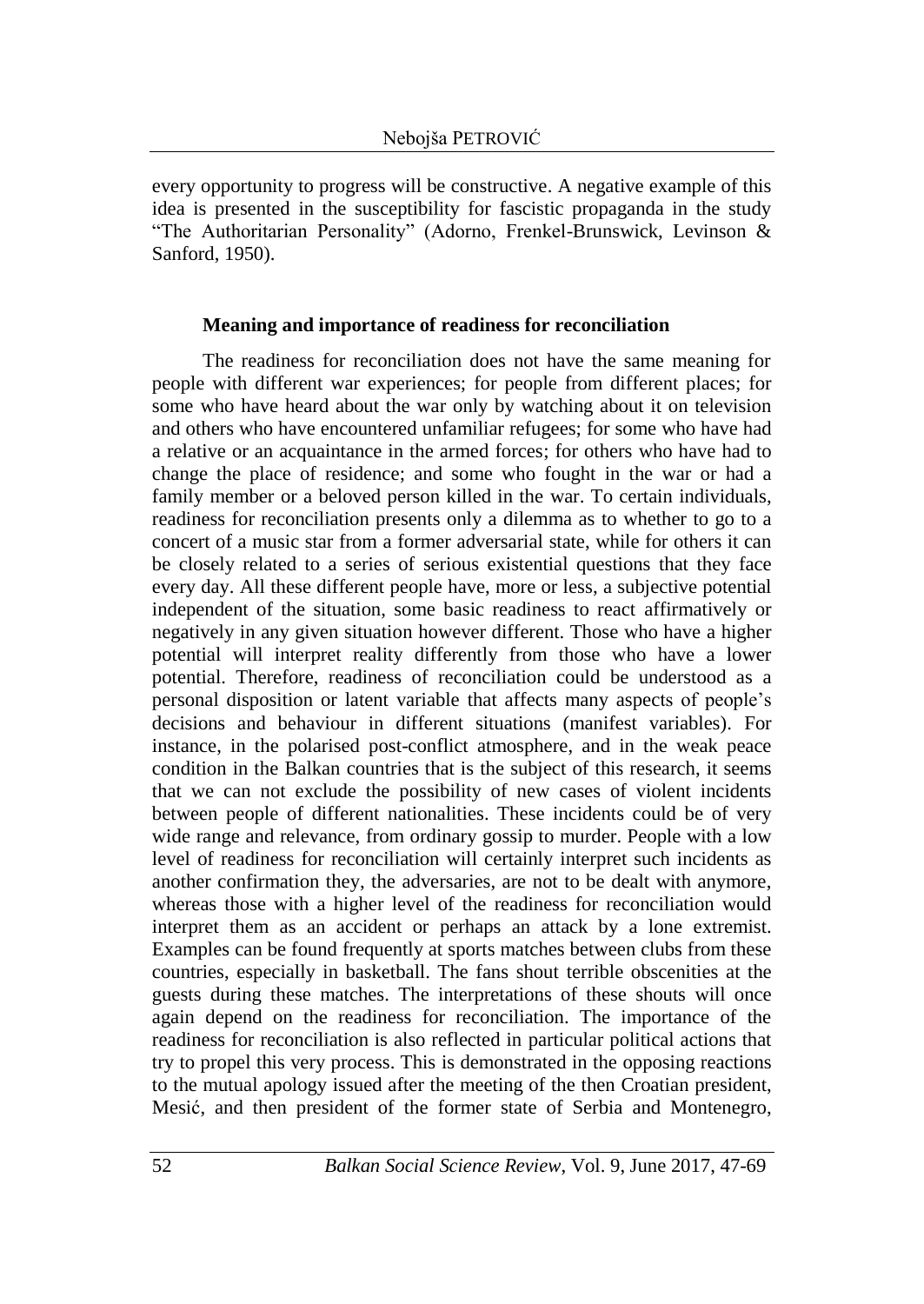Marović, in the autumn of 2003. After both presidents had expressed regret on the shameful misdeeds on behalf of their fellow citizens, there emerged on both sides those who welcomed such gestures and those with opposing views calling them acts of treason. This example supports the view that any political action regarding the establishment of mutual trust and cooperation is destined to succeed only if supported by the majority in the public of both nations. There are, definitely, wide spread of anomia among people and many of them refuse to deal with any political issues (for instance only one half of voters, vote on elections), therefore many people who are neither interested in promoting nor obstructing the reconciliation process. Yet, both the large number and social power of two mentioned opposing groups (with variation of political power and influence in time, for instance during the crisis opponents rise) of people will determine the speed of reconciliation process and the level to which reconciliation will be reached.

The readiness of reconciliation is further related to the selectivity of the information that people do or do not want to accept and the way people interpret objective events. The subjective readiness is projected outside and colours objective events. Thus, the newly interpreted events further influence the line of future events and the future level of readiness.

As it is well known that violence, experienced both physically and through the media, can initiate a vicious circle of hatred and crime as well as social crisis and negative changes of social values. It can also be true that readiness or goodwill, as an opposite to violence, should be the basis of initiating positive feedback and should give energy to spread positive ideas and actions. The message of political leaders is also important, as is the message from other makers of public opinion. The fact that the influence from above shall have an effect on the members of the society only if it reaches fertile soil or a readiness towards the proposed information and values by most members of society is also very important. Reconciliation could be viewed in mathematical terms as a final product of ideas and actions from above and of readiness of all society members to accept all these impulses from above. These two elements are doubtlessly interconnected and mutually influential.

In order to gauge the fundamental potential for reconciliation, as a personal disposition, independent of any situation, the different people from three post-war Balkans countries, Serbia, Croatia and Bosnia and Herzegovina, were investigated. In such a heterogeneous sample, it was possible to discern elements that were crucial for reconciliation, or more precisely for the psychological potential or readiness for reconciliation.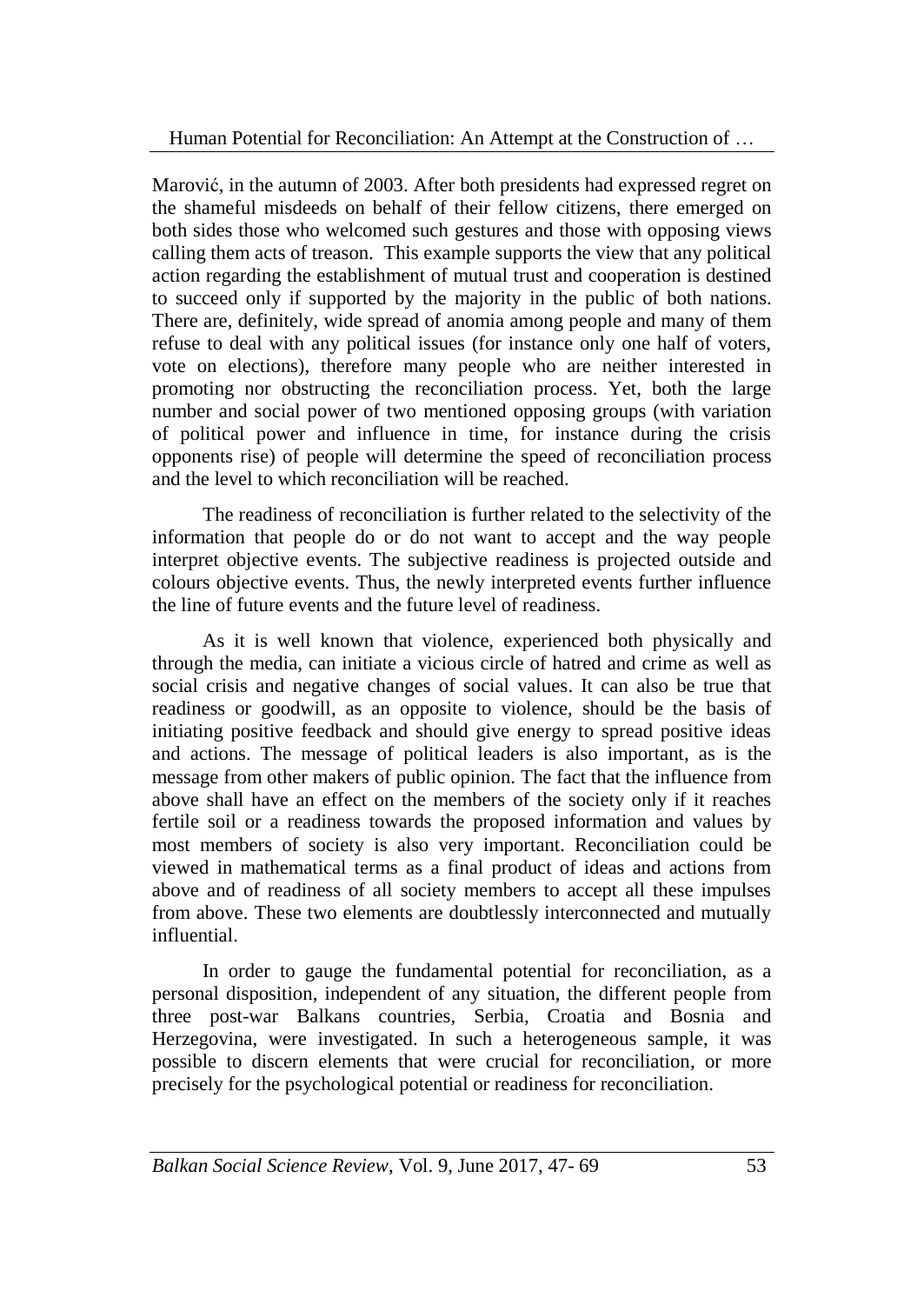## **Method**

During the development of the scale, we decided not to operationalise the indicators of readiness for reconciliation of only one of the authors mentioned in the introduction. This research, rather, was a semi-inductive empirical search for an adequate model and operationalisation of the readiness for reconciliation, similar to tendencies in studying other socio-psychological phenomena such as authoritarianism (Altemeyer, 1981; Lederer, 1981). This model has not been developed in a completely theoretical vacuum. The indicators for the preliminary version of the scale (list of all potential items) has been deduced from existing theoretical explanations. Those indicators include the cessation of dehumanisation of the adversary; a balanced view of in-group and out-group goals; openness to different kinds of relations with the former adversary; empathy for its losses. It further includes peoples' attributions of past and expectations of the future, perception of injustices and victimizations of in-group and out-group, justness of owns goals, views to the questions of responsibility, acknowledgement of owns faults and morality.

The prime objective was to empirically determine which of the numerous possible indicators from different theorists (some of the indicators overlap partially and sometimes completely) were crucial, substantial building elements of the readiness for reconciliation, and which were mere correlates. In this manner, a definition of the basic constituting elements of readiness for reconciliation would be reached as well.

This work builds on similar research in social and political psychology. In one such study, Altemeyer (1981) has shown that the right-wing authoritarianism is a combination of three attitudinal clusters in a person, and that the other six elements from the Berkeley group model (Adorno's et al., 1950) were mere correlates. Lederer (1981) has, by means of combining the items from different scales (F scale, Rokeach D scale, scale of traditional family ideology, etc.) and administering them to different groups, established the New General Authoritarian Scale.

## **Pilot Phase**

The list of indicators for the preliminary scale, as mentioned above, was deduced from the presented theoretical standpoints. However, verbalisation of the items that operationalises the indicators has been taken from the interviews with ordinary people and with experts of the conflicts in the Balkans. The pilot phase consisted of semi-structured questionnaires for ordinary people in small numbers (20 to 60 per country). The sample was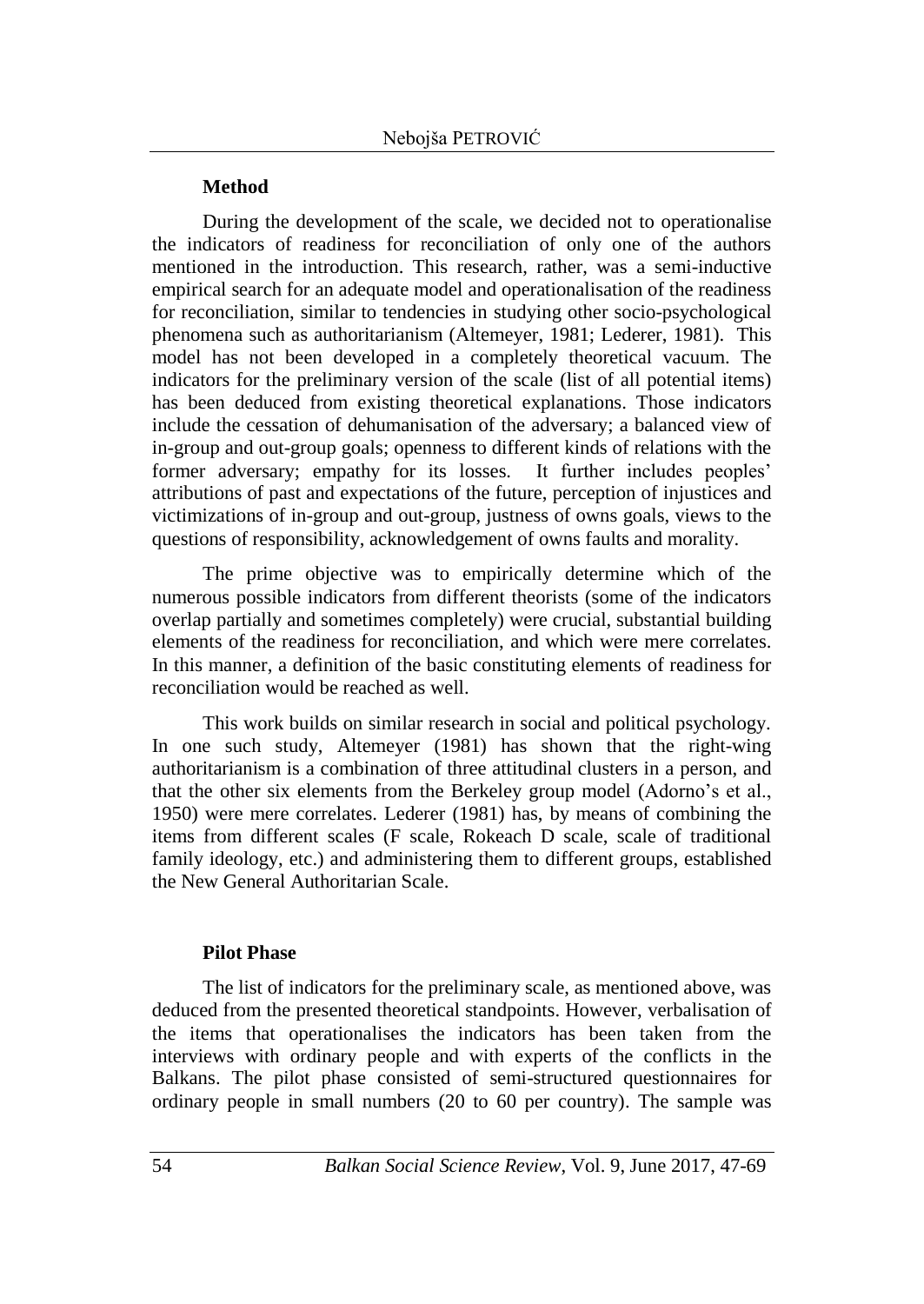relatively heterogeneous (in gender: there were 25 females; as to place of residence, they were from 34 different places; as to war experienc: there were former soldiers, people who lived in war-affected areas, but also people who only indirectly experienced war; as to ideological inclinations there were supporters of different political parties, and those who are not interested in politics at all); the interviewees were also different in age (students to retired people, aged from 24 to 65) and from different professions (from hairdressers to professors). Their nationalities are different too; there were Serbs, Bosniaks, Croats and several of the responents were from mixed marriages. The fundamental aim was to collect the authentically verbalised opinions, beliefs and testimonies of various persons on the topics related to inter-ethnic relations between Serbs, Croats and Bosnians, their conflict, the possibility for reconciliation and the perspective for future relations. The interviewers were trained psychologists and their assignment was to find and interview various respondents, as different as possible in political opinions and ideologies, and on other criteria. The interviews lasted, on average, an hour. The interview consisted of fourteen groups of questions on the following topics: personal experience with people of different nationalities in the same state in the period just before, during and after the war; views on the causes of the conflict; the nature of the conflict; justifiability of the goals; losses or possible gains from the conflict; questions on responsibility, guilt, punishment, truth and justice and, most importantly, the possibility and conditions for reconciliation.

The aim of this phase was to obtain the materials that would be used in the operationalisation of as large a number as possible of authentic verbal statements that would then be put in the preliminary version of the scale of the Readiness for Reconciliation. For instance, the indicators were suspicion and mistrust towards the other side and one of the statements stated repeatedly in different interviews was "They have always stabbed us in the back".

A large number of newspaper interviews with various politicians, writers, scientists, artists, social activists from the region, Predrag Matvejević, Vojin Dimitrijević, Adil Zulfikarpašić, as well as those outside the region, Misha Glenny, Michael Ignatieff, Alex Boraine and many others were analysed as well, for the same purpose. Some items from the scale used by Staub, Pearlman, Gubin and Hagengimana in Rwanda (2005) were also added to the preliminary list of items. In this manner, the preliminary list of 159 items was constituted and the main prerequisite for the constructing of the scale was fulfilled.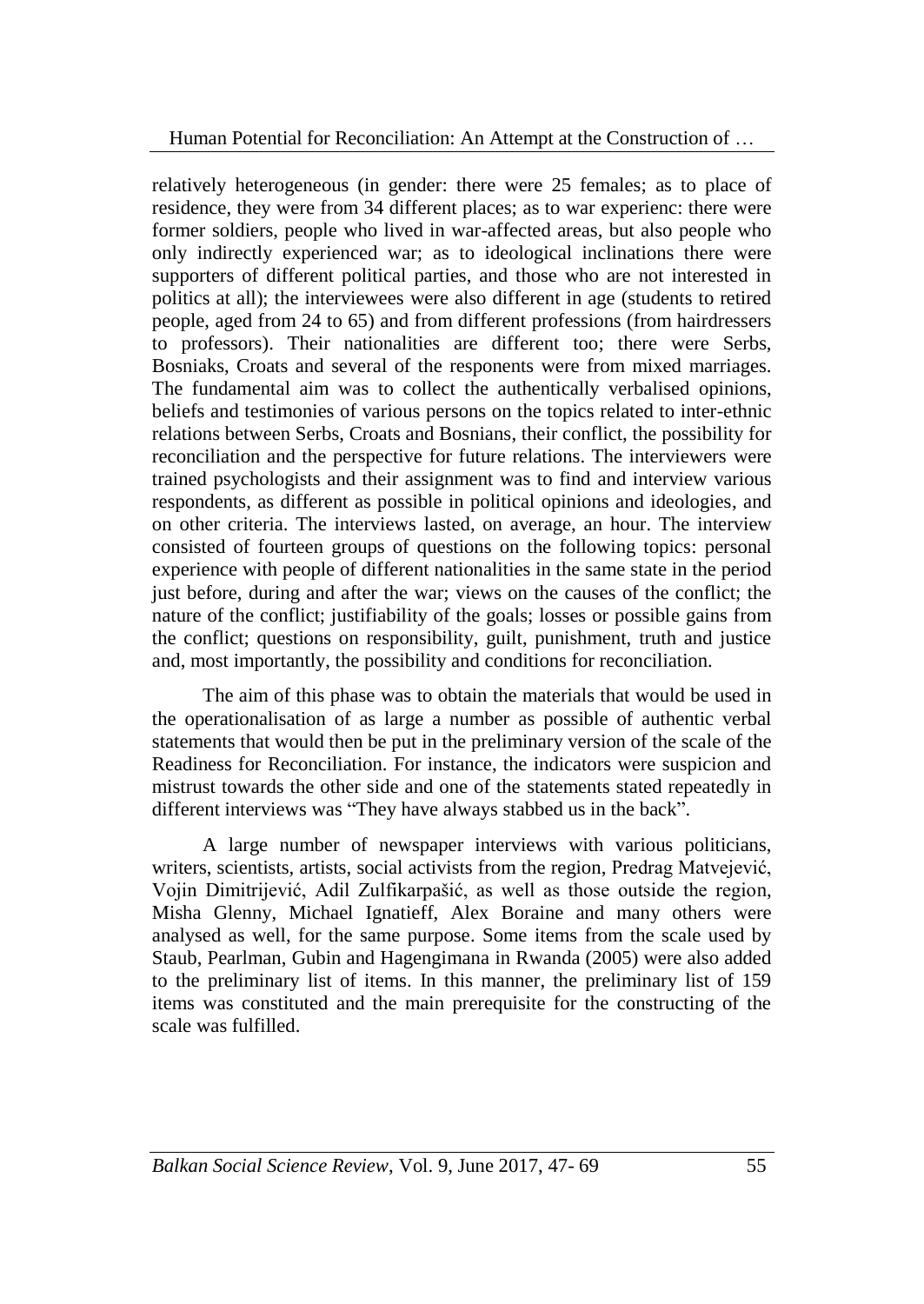## **The main phase**

*Sample*. In this main phase the survey was administered exclusively to university students. For this reason, it is not possible, based on these results, to determine the level of the readiness for reconciliation in either at a national level. The main reason for students' sample is that research done on more diverse sample is considerably more expensive. Nonetheless, the existing data are adequate for the main purpose of this research, a scale construction.

Although all the respondents were students, they were on all other criteria very different from one another. These differences included gender, nationality, academic faculty, ideology, social background, incomes, university centre of study, and permanent place of residence. The respondents were from universities in Rijeka, Zagreb, Banja Luka, Sarajevo, Niš, Novi Sad and Belgrade. The sample consisted of 1116 participants (43% females) from over 100 places in Serbia, Croatia and Bosnia and Herzegovina. The majority of the participants were from the faculties of social sciences (law, economics, psychology) - 41%, engineering, 17%, medical sciences, 12%, sciences (physics, chemistry), 8%, and others were from the arts and other faculties (agriculture, forestry...). Forty eight percent of participants were Serbs. while Bosniak and Croat each accounted for 24% of the participants. Anonymity was guaranteed to participants and they were free to withdraw at any time. There were less than a 5% rejection rate.

*Questionnaires and their administration.* The questionnaire consisted of the collection of 159 statements that would enable the construction of the scale of readiness for reconciliation. Participants expressed their degree of agreement or disagreement with each statement on five-point Likert scale. Because the scale was given to people of different nationalities, the names of nations in its items were substituted by the pronouns such as they, them etc. In this way, an approximate generalised scale was obtained. The instructions for each group clearly stated on which nationality the reference was being made, whether it referred to Serbs, Croats or Bosniaks. Croatian and Bosniak participants were questioned on readiness for reconciliation with Serbs, while one half of Serbian participants were questioned on readiness for reconciliation with Croats and the other half on readiness for reconciliation with Bosniaks. Beyond these claims and other socio-demographic variables (gender, age, field of studies, family background and nationality), the questionnaire contained queries on the subjective estimation of certain emotions of the respondents related to the former adversary: hatred, restraint, trust, fear, hope, suspicion and respect. More importantly, the respondents were questioned on three possible situations that could be regarded as the trial validation criteria. The respondents were asked to explain how they would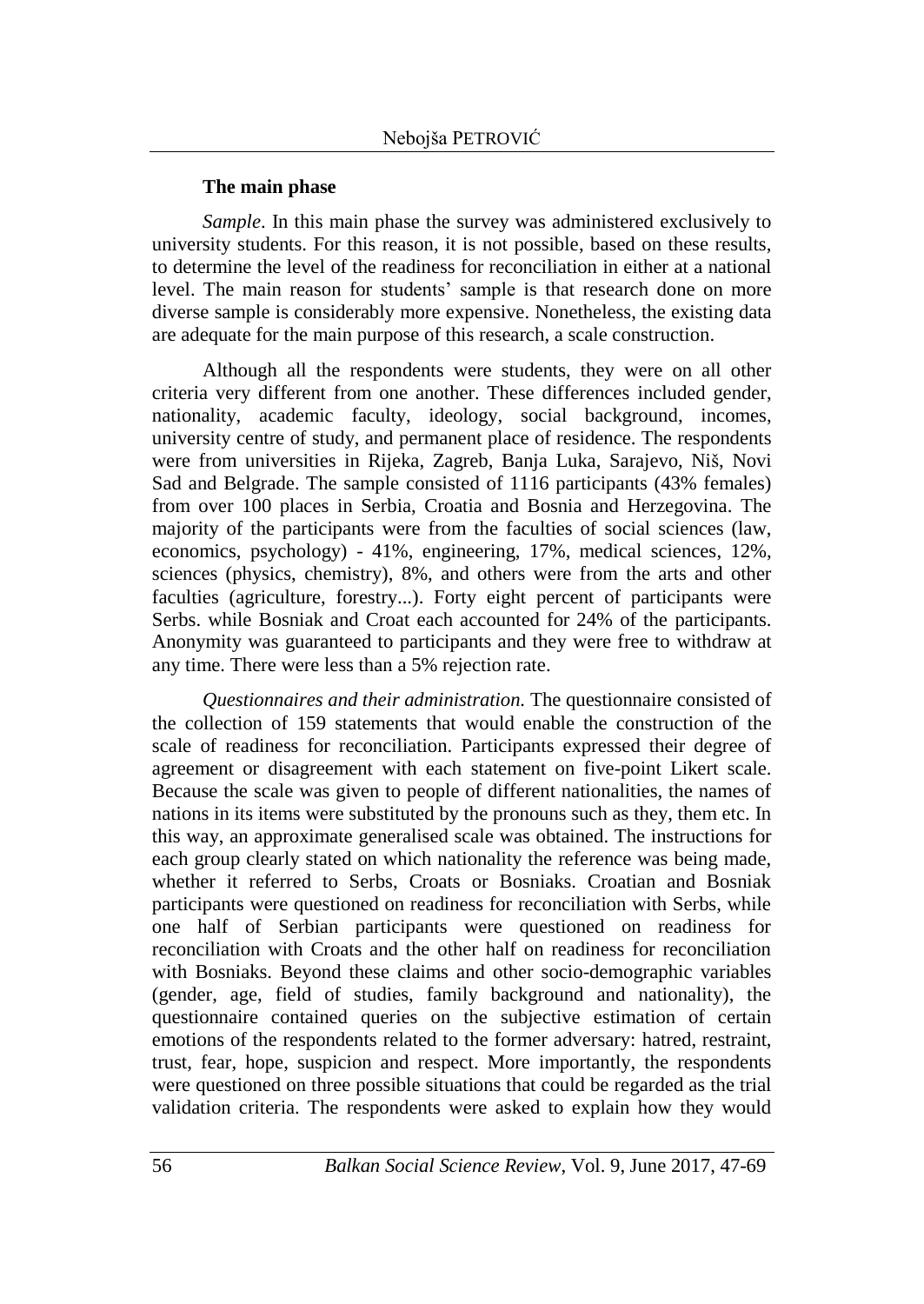react to an insult while visiting the capital of the former adversary, to incidents or insults addressed to the whole nation during a football match, and on finding out that their partner was from the adversary nation. For each of the situations, three possible answers were offered: one was reconciliatory e.g. the outbursts of the football fans are something to be expected, or, they continued the relationship with their partner; the second was neutral answer and the third conflictive one. The respondents filled in the questionnaires mainly in their student resident halls, and about 20% did it at the faculty classrooms in between lectures.

## **Results**

The primary statistical analysis applied was exploratory factor analysis with an oblique rotation. The Cattell scree criterion (Cattell, 1966) suggested the relevancy of the first four factors. There were two potential breakpoints, after the first and fourth factor. As such, we have decided to choose a fourfactor solution. These four factors were very closely related and gave one relatively homogenous factor the readiness for reconciliation in second order factor analysis. However, we decided to separately analyse these factors and form subsequent sub-scales in order to create a more precise picture of the constituting elements of the readiness for reconciliation. As loadings on many items were very high (greater than 0.60), it would be a loss to discard them. Moreover, a greater number of items allow for more leeway in shortening the scale without losing reliability. This could be useful when implementing the scale in different samples and in some other region. Thus, we have decided to select ten items with the highest loadings from each factor. The items selected for the final version underwent three additional checks. Firstly, items distribution was checked in order to prevent a non-discriminatory item from being selected. The second check was related to the correlation of the items with the three situational criteria, and the third regarded the correlation with the six mentioned emotions. Those analyses showed the high positive correlations of the selected items with the peaceful interpretations of the given situations and with hope, respect, and, trust, and high negative correlations with hate, restraint, fear and suspicion regarding the former adversary side.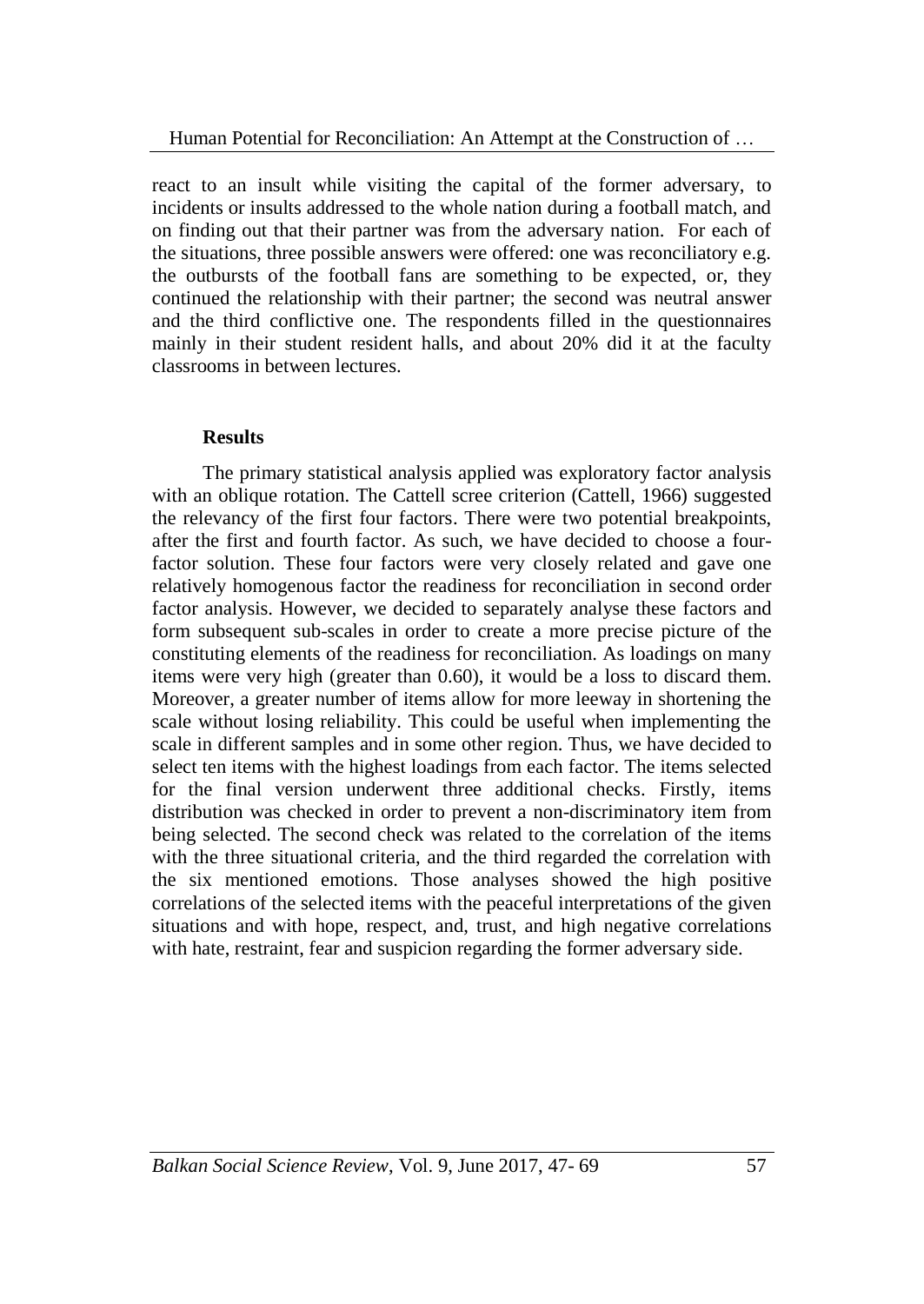### **First factor – trust**

The items with the highest loadings on the first factor are given in Table 1.

**Table 1. First subscale and its items loadings on the four factors**

| $Factors \Rightarrow$                                                                                | $\bf{I}$ | $\mathbf H$ | Ш    | IV   |
|------------------------------------------------------------------------------------------------------|----------|-------------|------|------|
| I blame only <i>Them</i> for what happened.                                                          | .777     | .552        | .479 | .538 |
| We have always turned out to be naïve and<br>used because of being open to <i>Them</i> .             | .769     | .495        | .368 | .380 |
| I feel bitterness whenever someone mentions .774<br>Them.                                            |          | .649        | .372 | .503 |
| <i>They</i> should never be trusted again, even if .821<br>good official relations were established. |          | .652        | .421 | .428 |
| I will never be able to trust <i>Them</i> again.                                                     | .783     | .592        | .394 | .406 |
| <i>They</i> are in their nature dishonest, evil and .765<br>not well-meaning.                        |          | .588        | .401 | .571 |
| They have always had plans against our .762<br>nation throughout history.                            |          | .486        | .366 | .399 |
| <i>They</i> will never be able to compensate us for .750<br>what they had done to us.                |          | .508        | .449 | .370 |
| We fought because we had to, and they did it .781<br>because it is in their nature.                  |          | .484        | .438 | .514 |
| When I hear that someone is one of <i>Them</i> I .760<br>am suspicious and careful.                  |          | .590        | .362 | .444 |

After completing a content analysis of 10 items from the first factor, it seemed appropriate to interpret this factor as mistrust and blame of the other side. The blame itself, could be understood just as a manifestation of mistrust. The items are inverse, i.e. agreement with them means lack of readiness for reconciliation. Thus, they were recoded. That is why we called this factor and consequently the subscale simply - trust. The Kaiser –Mayer –Olkin measure of representativity of the first subscale is 0.99, while the Cronbach's Alpha coefficient of reliability is 0.938.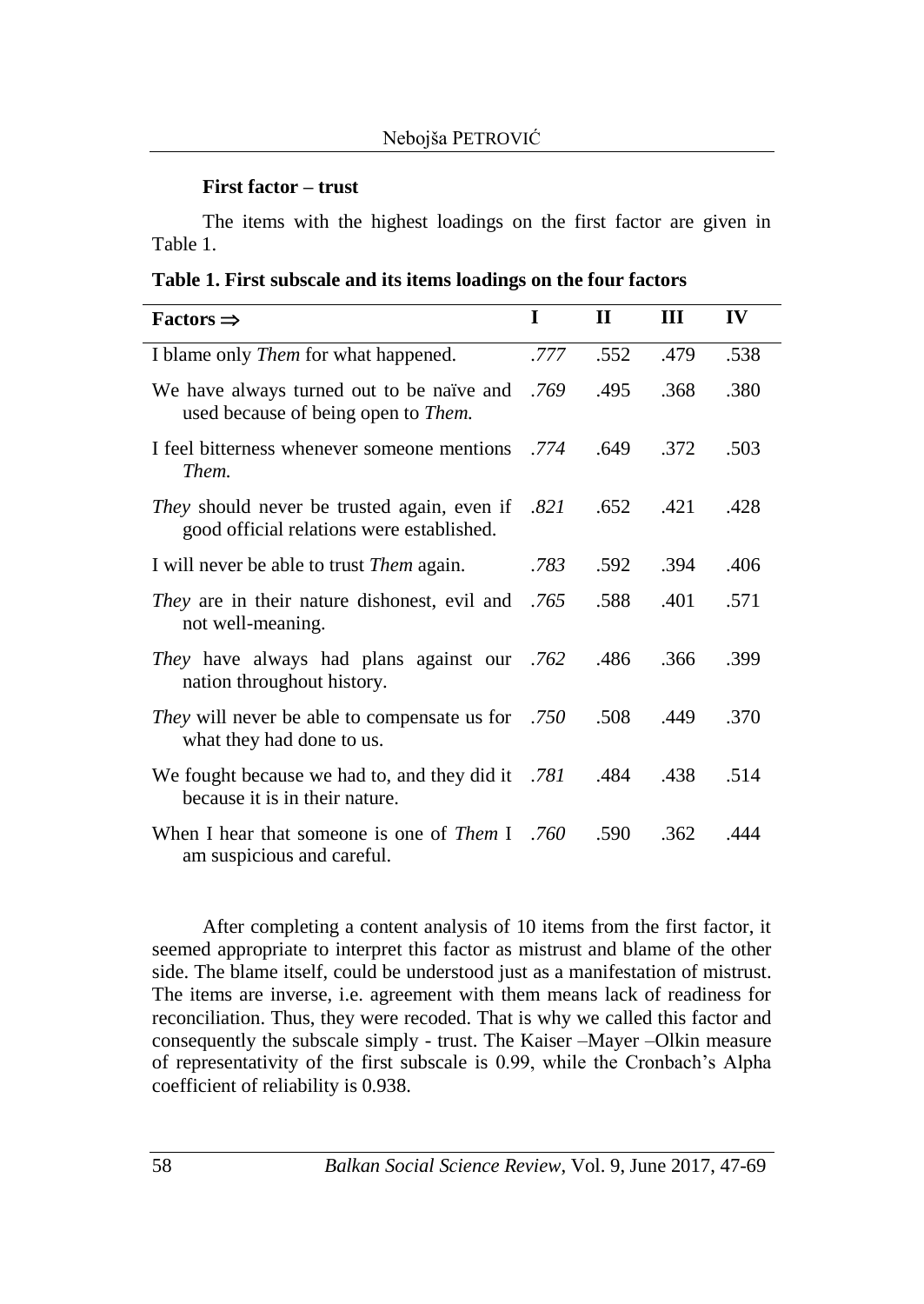## **Second factor – cooperation**

**Table 2. Second subscale and its items loadings on the four factors**

| Factors $\Rightarrow$                                                                                                                                     | T | $\mathbf{H}$ | III  | IV   |
|-----------------------------------------------------------------------------------------------------------------------------------------------------------|---|--------------|------|------|
| Working together, two nations can help our .654 .794<br>children to heal the wounds and have a<br>better life.                                            |   |              | .479 | .555 |
| I would accept to be personally involved in .568 .758<br>leading<br>activities<br>to<br>faster<br>the<br>establishment of trust and cooperation.          |   |              | .431 | .460 |
| suffering and .555 .736<br>would<br>be<br>less<br>There<br>uncertainty if the appropriate level of<br>trust and cooperation among nations is<br>achieved. |   |              | .431 | .512 |
| successful .686 .842 .507<br>$\mathbf{I}$<br>interested in<br>the<br>am<br>development of good relations and full<br>cooperation with Them.               |   |              |      | .575 |
| 1 am in favour of free and open trade with .542 .716 .340<br>Them.                                                                                        |   |              |      | .524 |
| 172. 714. 714. I am in favour of any method of cooperation 496.<br>leading to peace strengthening.                                                        |   |              |      | .524 |
| Improvement of mutual relations can be of .551 .765<br>some use for both sides.                                                                           |   |              | .410 | .643 |
| Conditions for full cooperation with Them .582<br>should be provided as soon as possible.                                                                 |   | $.741$ .514  |      | .486 |
| Ve should strive for the establishment of all .684 .771<br>kinds of connections with Them.                                                                |   |              | .560 | .485 |
| I think that cooperation with <i>Them</i> is .575<br>necessary and of mutual benefit.                                                                     |   | .760         | .465 | .544 |

Based on its content, the second factor has been interpreted as readiness for cooperation. The Kaiser - Mayer - Olkin measure of representativity of the second subscale is 0.99, while the Cronbach's Alpha coefficient of reliability is 0.938.

*Balkan Social Science Review, Vol. 9, June 2017, 47-69* 59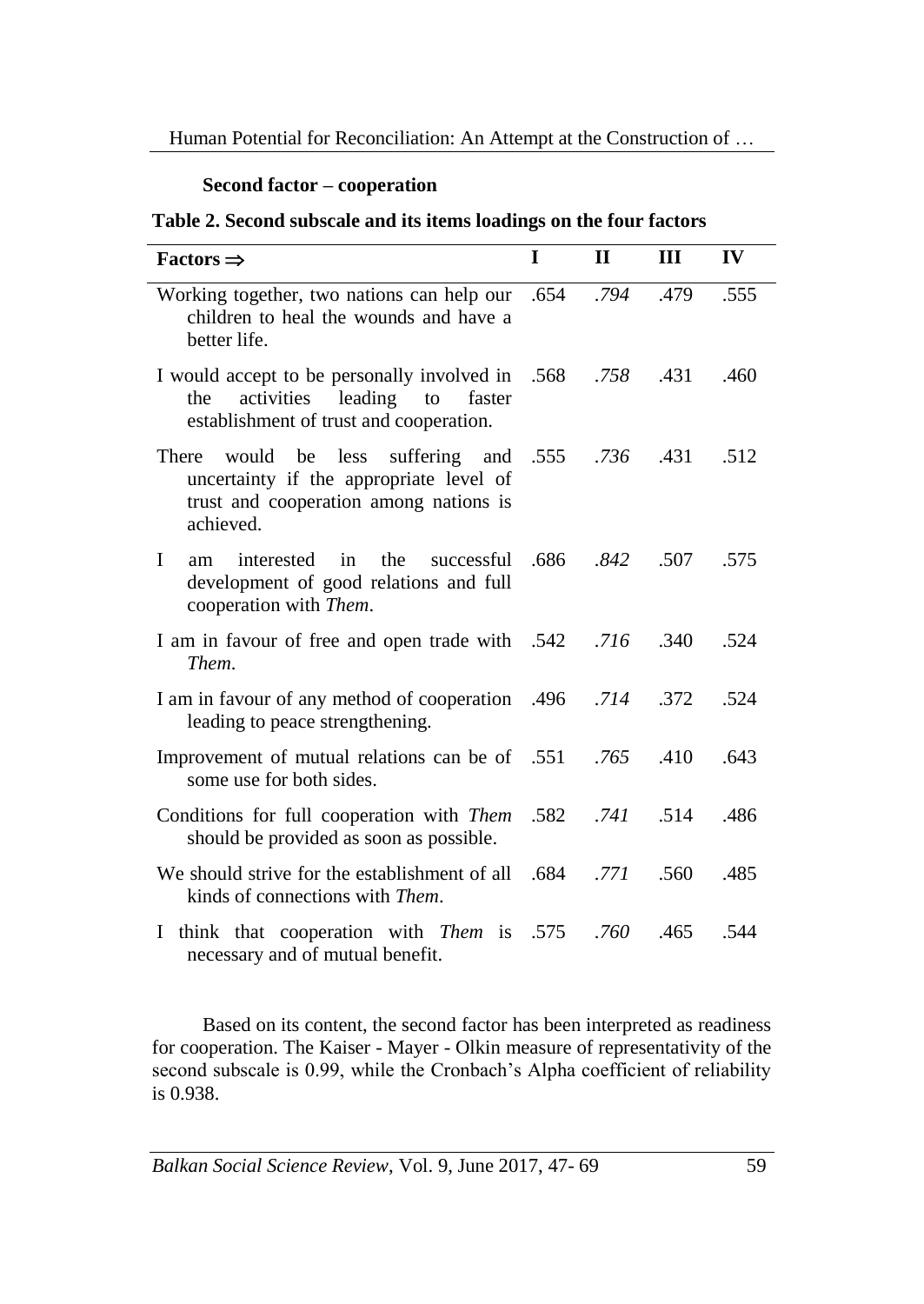## **Third factor – forgiveness**

#### **Table 3. Third subscale and its items loadings on the four factors**

| Factors $\Rightarrow$                                                                                  | I    | $\mathbf H$ | Ш    | IV   |
|--------------------------------------------------------------------------------------------------------|------|-------------|------|------|
| I am personally ready to forgive everyone.                                                             | .615 | .629        | .651 | .415 |
| I think that every nation should apologize to<br>other nations.                                        | .467 | .565        | .657 | .431 |
| I think that our nation should ask <i>Them</i> for .480<br>forgiveness.                                |      | .426        | .663 | .314 |
| I can forgive those among them who admit .401<br>guilt for the evil they inflicted.                    |      | .474        | .652 | .384 |
| It is necessary to forgive each other for the .567<br>sake of a better future.                         |      | .641        | .750 | .564 |
| There is no progress without forgiving, but .493<br>only an endless cycle of conflict and<br>violence. |      | .600        | .673 | .517 |
| If we don't achieve reconciliation, we will .557<br>remain the hostages of the past.                   |      | .579        | .713 | .484 |
| I think we should also apologise for possible .570<br>mistakes on our behalf.                          |      | .575        | .657 | .483 |
| I understand that forgiving would help heal .540<br>the wounds                                         |      | .604        | .671 | .457 |
| We will all wallow in the past without .538<br>forgiveness and reconciliation.                         |      | .617        | .681 | .442 |

The content of this subscale includes statements which consider offering and accepting forgiveness. If a 5-factor model had been chosen, the offer and the acceptance would have been different factors, but this fifth factor would be almost completely covered within an already existing factor. Thus, this is the united factor of forgiveness. The Kaiser–Mayer–Olkin measure of representativity of the third subscale is 0.97, while the Cronbach's Alpha coefficient of reliability is 0.897.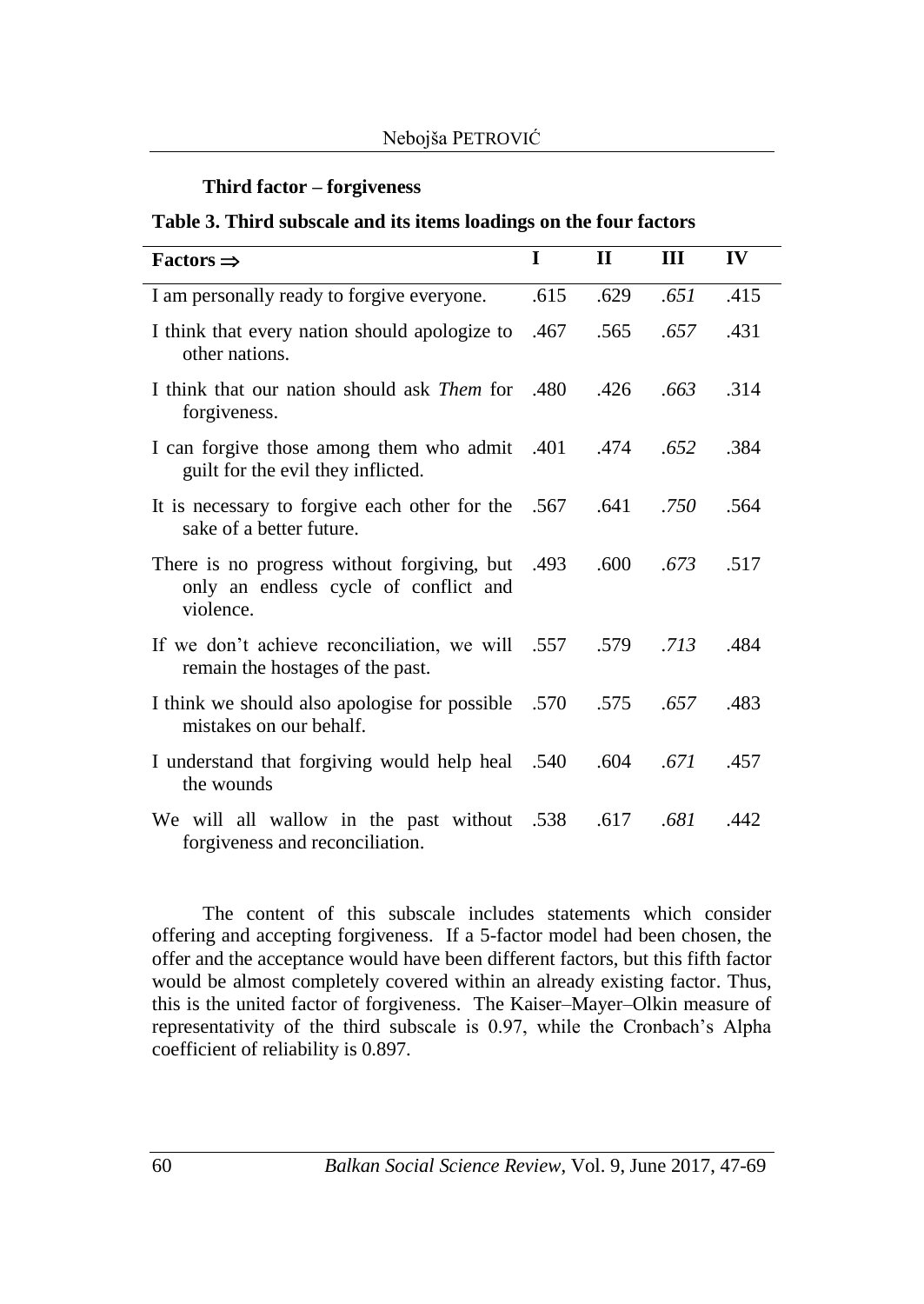# **Fourth factor – rehumanisation**

## **Table 4. Fourth subscale and its items loadings on the four factors**

| Factors $\Rightarrow$                                                                                                                   |     | I   | $\mathbf{I}$ | $\mathbf{V}$ |
|-----------------------------------------------------------------------------------------------------------------------------------------|-----|-----|--------------|--------------|
| They are human beings, just<br>like everyone else                                                                                       | 542 | 627 | 407          | 736          |
| The opinion that all of Them<br>took part in the crime cannot be<br>accepted                                                            | 482 | 505 | 325          | 661          |
| The acts of those who<br>committed crimes do not make all of<br>Them mean people.                                                       | 540 | 590 | 395          | 691          |
| The violence led to great losses<br>for everyone.                                                                                       | 372 | 487 | 268          | 650          |
| The life of one of us is not<br>worth more than the life of some of<br>Them.                                                            | 480 | 557 | 305          | 666          |
| The fact that some people<br>committed a crime doesn't make the<br>whole nation guilty.                                                 | 483 | 544 | 383          | 636          |
| I am aware of the fact that We<br>were responsible for our own<br>particular faults and committed<br>negative acts during the conflict. | 490 | 447 | 415          | 674          |
| There are a lot of honest and<br>sincere people among <i>Them</i> .                                                                     | 579 | 595 | 435          | 628          |
| I feel sorry for the misfortunes<br>that happened notwithstanding the<br>nation                                                         | 428 | 536 | 341          | 644          |
| I believe that a lot of <i>Their</i><br>people suffered because of the<br>conflict, as well.                                            | 488 | 476 | 376          | 646          |

Content analysis of these items indicated a need to see members of the former adversary group as real human beings with human traits and to

*Balkan Social Science Review, Vol. 9, June 2017, 47-69* 61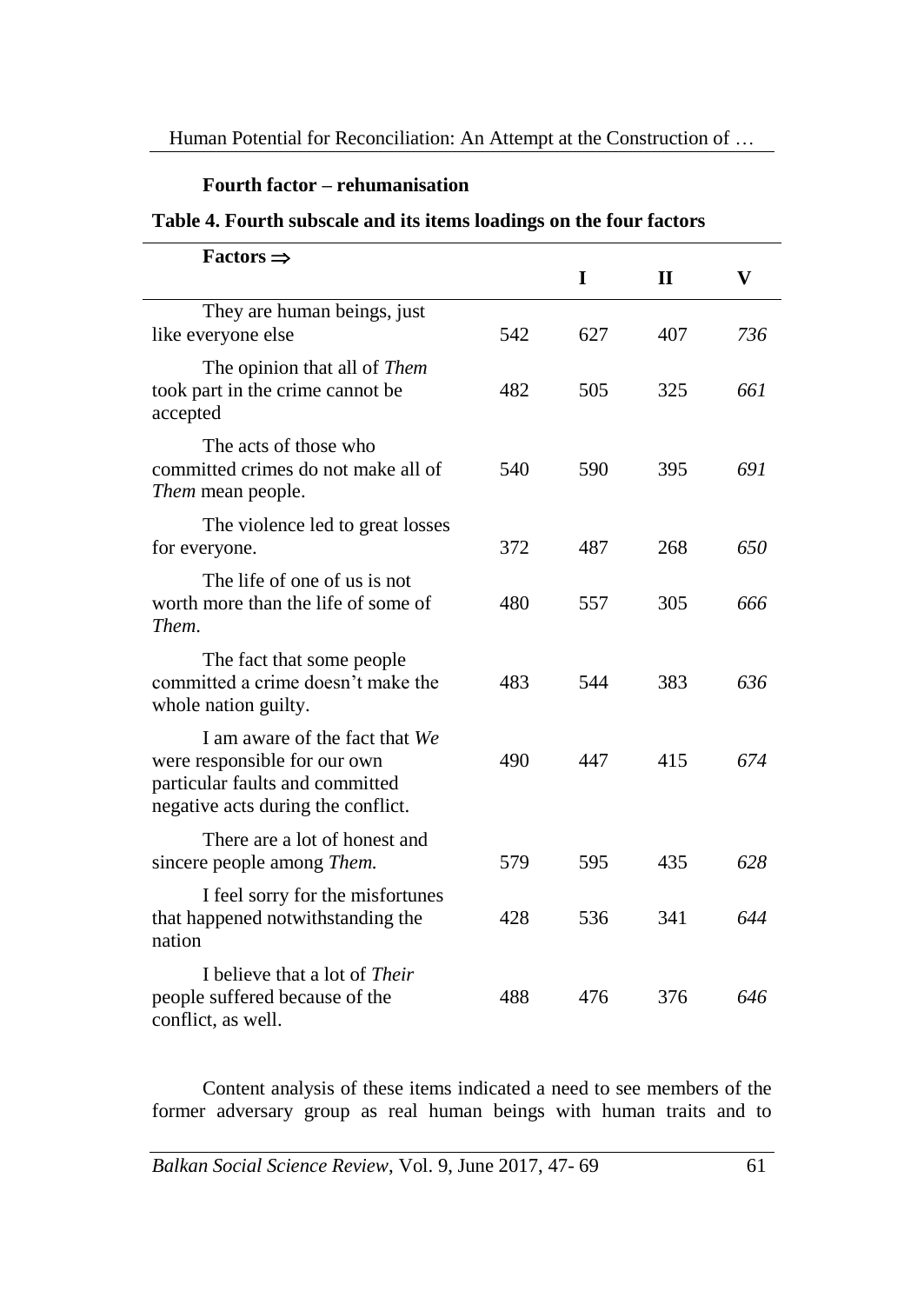recognise and acknowledge their suffering. Therefore, this factor and subscale has been interpreted as rehumanisation.

The Kaiser – Mayer - Olkin measure of representativity of the first subscale is 0.98, while the Cronbach's Alpha coefficient of reliability is 0.890.

#### **Total scale**

Items from one subscale were mixed with those from other subscales. In the final version of the scale, items from the first subscale are on positions 1, 5, 9 and so forth (each fourth place); from the second on 2, 6, 10, etc.; from the third 3, 7, 11, etc., and items from the fourth subscale are on positions 4, 8, 12 and so forth. The first subscale items have been inversed. Therefore, this is a partly balanced scale.

The Kaiser – Mayer - Olkin measure of representativity of the Readiness for Reconciliation Scale is 0.99, while the Cronbach's Alpha coefficient of reliability is 0.967.

These four factors explain 57% of total variance. The first factor explains 41%, and the other three factors explain an additional 7%, 5%, and 4% of variance, respectively.

#### **Discussion on limits and possibilities of the obtained scale**

The presented results are from the whole sample, that is, from answers of respondents from different countries with different official narratives of the wars from 1990s and from respondents with different levels of involvement in events and issues connected with the wars. Therefore, it is possible to question the real existence of the obtained structure and wonder whether it is an artificial, "average" structure that does not exist in any of the countries solely.

However, results from three additional factor analyses, in sub-samples from Serbia, Bosnia and Croatia separately, are practically identical to the factor structure obtained in the total sample. All the coefficients of congruency of two sets of factors, one consisted of factors from the whole sample, and the other consisted of factors from the Serbian (or Croatian, or Bosnian) sub-sample are higher than 0.90. Moreover, there is an almost complete correspondence between two Serbian sub-samples, one that has Croats as the referent group and the other that has the Bosniaks as the referent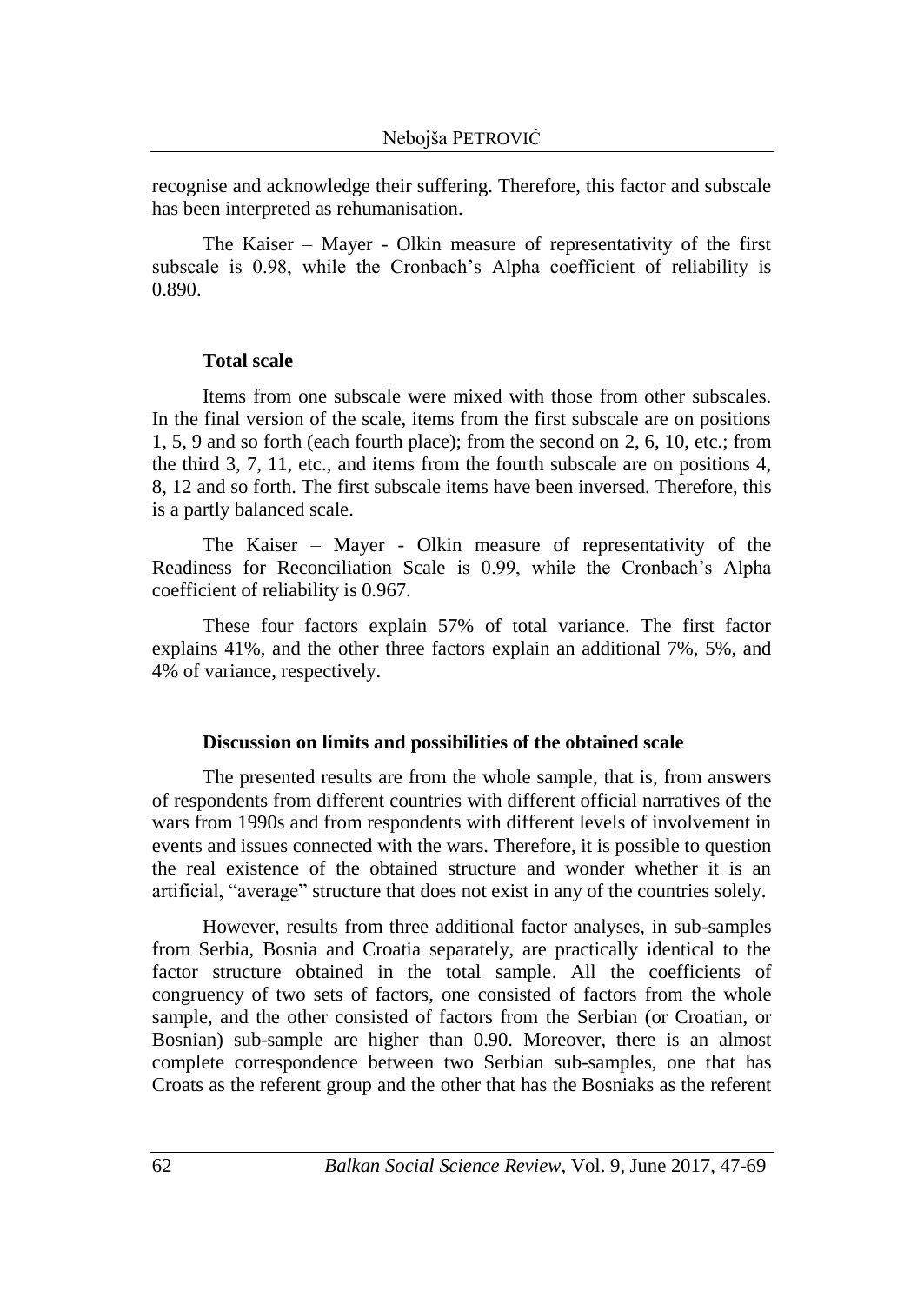group. All these indicate that the proposed four factor model is a very solid and fundamental one.

Some preliminary validation studies (Petrović, 2010) have also shown expected correlations: The newly obtained scale of Readiness for Reconciliation has the highest negative correlations with nationalism and similar concepts (blind patriotism, social distance to other nations). The scale also has an expected negative correlation with negative emotions towards other nations, like rage and anger. On the other hand, positive emotional reactions and feelings such as hope, optimism and faith in the better future as elements that show the right path towards reconciliation among nations, are positively connected with the scale. The Readiness for Reconciliation scale has further negative correlation with different aspects of anomie, the evaluation of hopelessness and negative expectations from the future, as well as from the lack of trust to social norms and democratic institutions. All these preliminary results confirm the potential usefulness of the obtained scale to measure subjective willingness of members in a post-conflict society to accept and support ideas and actions that are often very arduous but eventually lead to safer and better living conditions.

In summary, according to the results of the research based on the empirical data from the Balkans region and not on theoretical speculations alone, readiness for reconciliation consists of four elements: trust (or more accurately, lack of distrust), cooperation, forgiveness (readiness to offer and to accept apologies) and rehumanisation of the former adversary. These elements are very closely interrelated and could be considered as only one, as was confirmed by the second-order factor analysis. However, we decided it would be better to separate the four factors since some specific correlation of different factors with some other variables might be found in forthcoming empirical studies and that could shed further light on the explanation of nature of reconciliation. All other factors, except those four, could be considered only as correlates of the new operationalised concept.

This model has been obtained in a particular world region, the Balkans, from Serb, Croat and Bosniak participants. When applied the residents of this region, it has shown to be very good indicator of specific characteristics that can be a part of the reconciliation process. Further empirical verification will confirm or deny its value and usefulness in other post-conflict regions to estimate the psychological potential for reconciliation with former adversaries.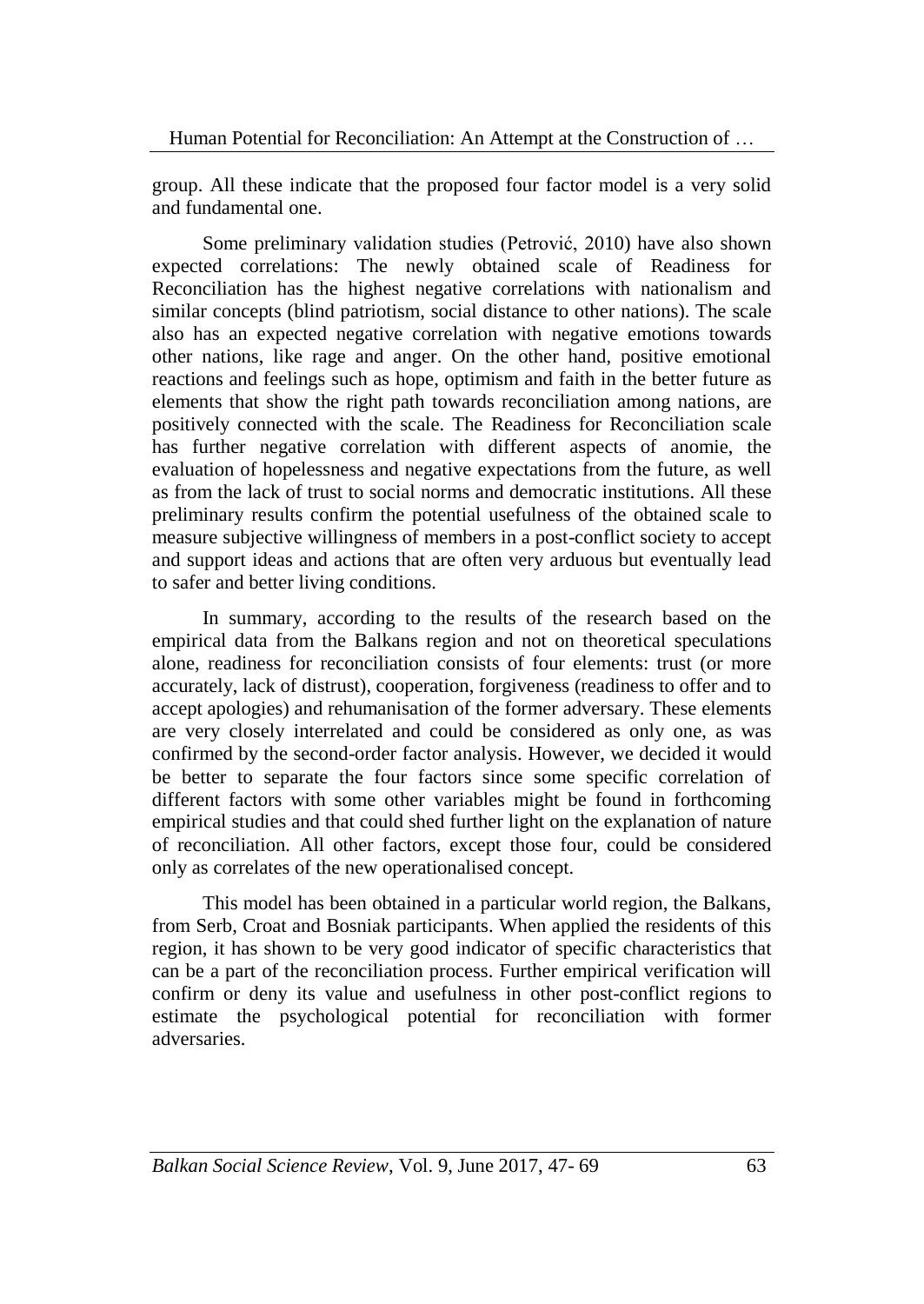#### **References**

- Adorno, T. W, Frenkel-Brunswik, E., Levinson, D. & Sanford R. (1950). *The authoritarian personality.* New York: Harper and Row.
- Ajdukovic, D. (2006): Barriers to social reconstruction of communities in the aftermath of organized violence. In: U. Ewald and K. Turkovic (Eds.) *Large scale victimization as a potential source of terrorist activities*. Amsterdam: IOS Press, 269-277.
- Ajdukovic, D. and Ajdukovic, M. (2003): Systemic approaches to early interventions in a community affected by organized violence. In: R. Ørner and U. Schnyder (Eds.) *Reconstructing early interventions after trauma*. Oxford: Oxford University Press, 82-92.
- Ajdukovic, D. and Corkalo, D. (2004): Trust and betrayal in war. In: E. Stover and H. Weinstein (Eds.): *My neighbor, my enemy: Justice and community in the aftermath of mass atrocity.* Cambridge: Cambridge University Press, 287-302.
- Altemeyer, B. (1981). *Right-wing authoritarianism.* Winnipeg: University of Manitoba Press.
- Bar Tal, D. (1998). Societal beliefs in times of intractable conflict: The Israeli case. *International Journal of Conflict Management*, 9, 22-50*.*
- Bar-Tal, D. (2000a). *Shared beliefs in a society: Social psychological analysis*. Thousand Oaks, CA: Sage.
- Bar Tal, D. (2000b). From intractable conflict through conflict resolution to reconciliation: Psychological analysis. *Political Psychology*, Vol. 21, No. 2, pp. 351-366
- Bar Tal, D., & Bennink, G. (2002.) Nature of reconciliation as an outcome and as a process. In Y. Bar - Siman - Tov (Ed.), *From conflict resolution to reconciliation* (pp. 11-38). Oxford: Oxford University Press
- Biro, M., & Milin, P. (2005). Traumatic experiences and the process of reconciliation. *Psihologija, 38*.
- Brown, R. & Cehajic, S. (2008) Dealing with the past and facing the future: mediators of the effects of collective guilt and shame in Bosnia Herzegovina. *European Journal of Social Psychology, 38*, 669-684.
- Cattell, R. B. (1966). The scree test for the number of factors. *Multivariate Behavioral Research,* 1, 245-276.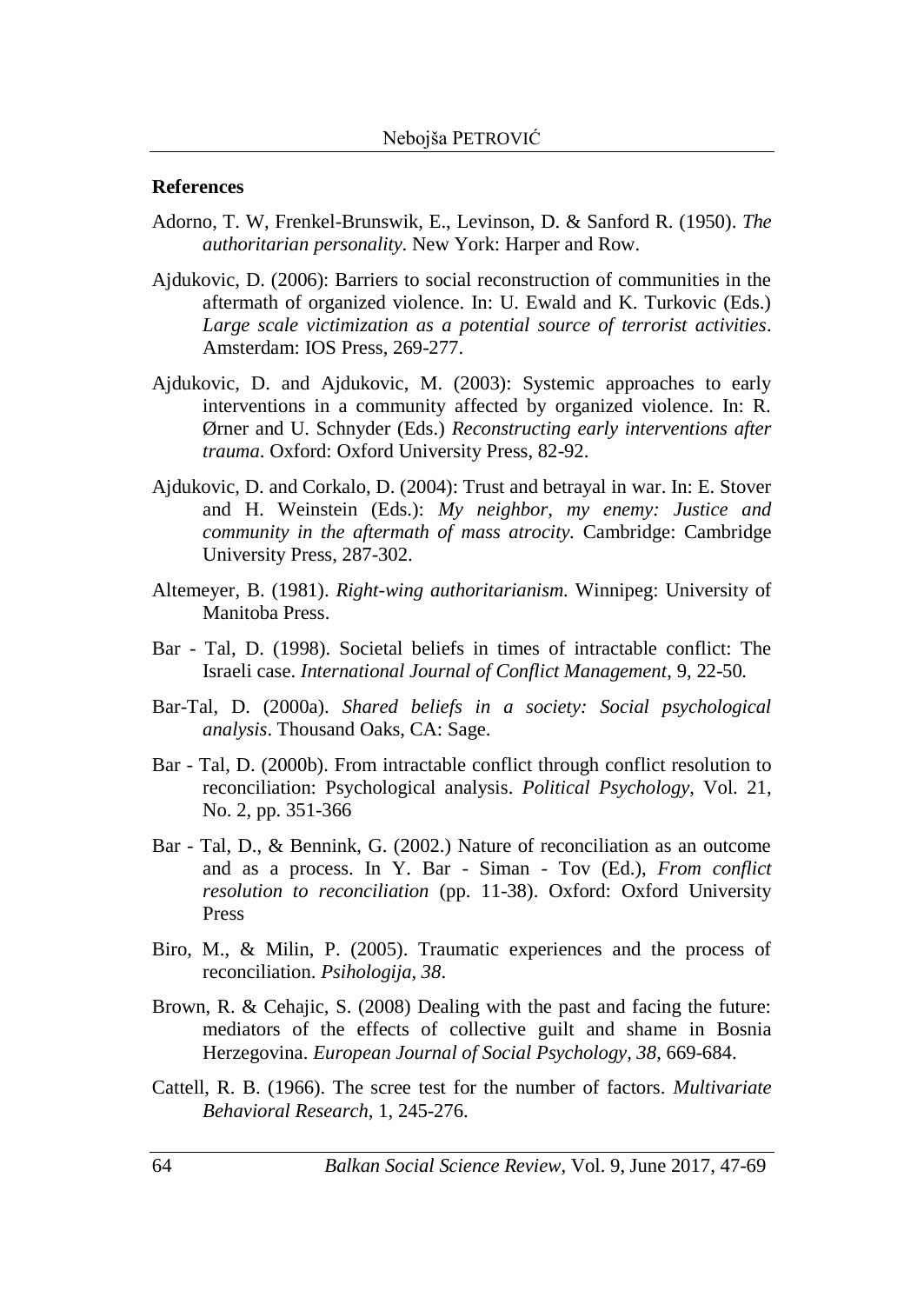Human Potential for Reconciliation: An Attempt at the Construction of …

- Cehajic, S. & Brown, R. (2010) Silencing the Past: Effects of intergroup contact on acknowledgment of ingroup responsibility. S*ocial Psychological and Personality Science, 1*, 190-196.
- Cehajic, S., Brown, R. & Gonzalez, R. (2009) What do I care? Perceived ingroup responsibility and dehumanization as predictors of empathy felt for the victim group. *Group Processes and Intergroup Relations, 12*, 715-729.
- Corkalo, D., Ajdukovic, D., Weinstein, H., Stover, E., Djipa, D. and Biro, M. (2004): Neighbors again? Inter-community relations after ethnic Violence. In: E. Stover and H. Weinstein (Eds.): *My neighbor, my enemy: Justice and community in the aftermath of mass atrocity*. Cambridge: Cambridge University Press, 143-161.
- Kelman H. C. (1999). Transforming the relationship between former enemies: A social-psychological analysis. In R. L. Rothstein (Ed.), *After the peace: Resistance and reconciliation* (pp. 193-205)*.* Boulder: Lynne Rienner Publishers.
- Kelman H. C. (2008). Reconciliaton From a Social-Psychological Perspective. In A. Nadler, T. Malloy, & J. Fisher (Eds.), Social psychology of intergroup reconciliation. (pp. 15‐32), Oxford, UK: Oxford University Press
- Kriesberg, L. (1998). Coexistence and the reconciliation of communal conflicts. In E. Weiner (Ed.), *The handbook of interethnic coexistence*  (pp. 182-198)*.* New York: The Continuum Publishing Company.
- Kriesberg, L. (2001). Changing forms of coexsistence. In M. Abu-Nimer (Ed.), *Reconciliation, justice, and coexistence. Theory and practice* (pp. 47-63). London: Lexington Books.
- Kriesberg, L. (2003). Comparing reconciliation actions within and among countries. In Y. Bar-Siman-Tov (Ed.), *From conflict resolution to reconciliation* (pp. 81-110). Oxford University Press.
- Lederach, J. P. (1997). *Bulding peace. Sustainable reconciliation in divided societies*. Washington, D. C. : United States Institute of Peace Press.
- Lederach, J. P. (1998). Beyond violence: Building sustainable peace. In E. Weiner (Ed.), *The handbook of interethnic coexistence* (pp. 236-245)*.* New York: The Continuum Publishing Company.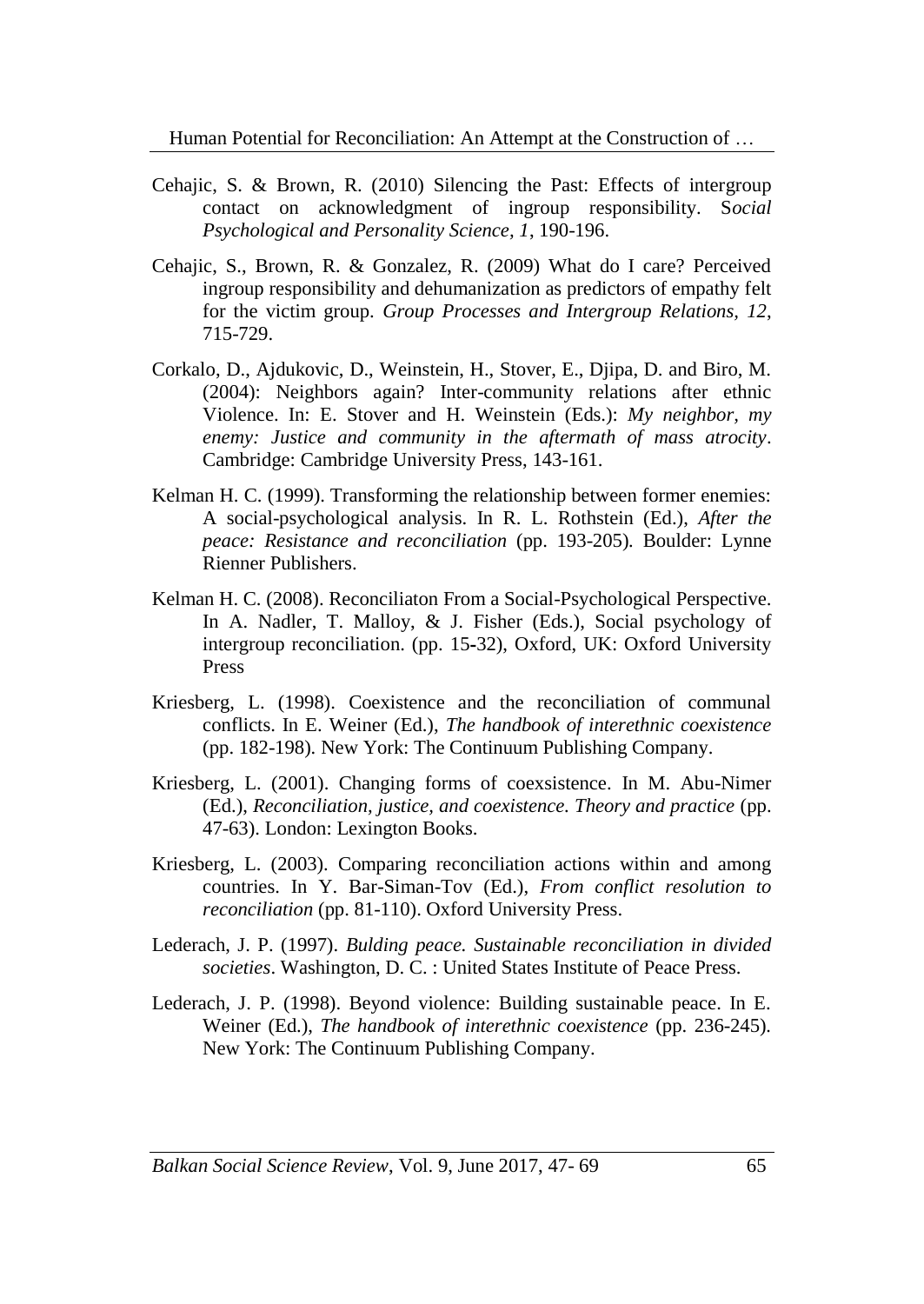- Lederer, G. (1981). *Trends in authoritarianism: An attitudinal study of adolescent in two cultures.* Unpublished doctoral dissertation, Graduate School of Arts and Sciences, Columbia University, New York
- Long, W. J. & Brecke, P. (2003). *War and reconciliation. Reasons and emotions in conflict resolutions*. Cambrigde and London: The MIT Press.
- Moses, R. (1991). Self, self-view and identity. In Volkan, V., Julius, D. & Montville, J. (Eds.), *The psychodynamics of international relations* (pp. 47-55). Lexington, Mass: Lexington Books.
- Nadler, A. (2002). Post-resolution processes: Instrumental and socioemotional routes to reconciliation. In: G. Salomon & B. Nevo (Eds.) *Peace education: The concept, principles, and practices around the world*. Lawrence Earlbaum Associates, Mahwah
- Nadler, A., & Shnabel, N. (2008). Instrumental and Socioemotional Paths to Intergroup Reconciliation and the Needs-Based Model of Socioemotional Reconciliation. In A. Nadler, T. Malloy, & J. Fisher (Eds.), Social psychology of intergroup reconciliation. (pp. 37‐56), Oxford, UK: Oxford University Press
- Petrović, N. (2010). *Psihološke osnove pomirenja između Srba, Hrvata i Bošnjaka*. [Psychological foundations of reconciliation between Serbs, Croats and Bosniaks]. Belgrade: Documentation Center "Wars 1991- 99" and Institute of Psychology.
- Shriver, D.W. (1995). *An ethic for enemies. Forgiveness in politics*. Oxford University Press.
- Shriver, D. W. (1999). The long road to reconciliation: Some moral steppingstones. In R. Rothstein (Ed.), *After the Peace. Resistance and Reconciliation* (pp. 207-219). Boulder, London.
- Staub, E. (1999). Preventing genocide: Activating bystanders, helping victims heal, helping groups overcome hostility. In L. Chorbajian & G. Shirinian (Eds.), *Studies in Comparative Genocide*. New York: St. Martin's Press
- Staub, E (2000). Genocide and mass killing: origins, prevention, healing and reconciliation. *Political Psychology* Vol. 21, No. 2, 367-382
- Staub, E (2008). Promoting reconciliation after genocide and mass killing in Rwanda—and other post-conflict settings. In A. Nadler, T. Malloy, & J. Fisher (Eds.), Social psychology of intergroup reconciliation. (pp.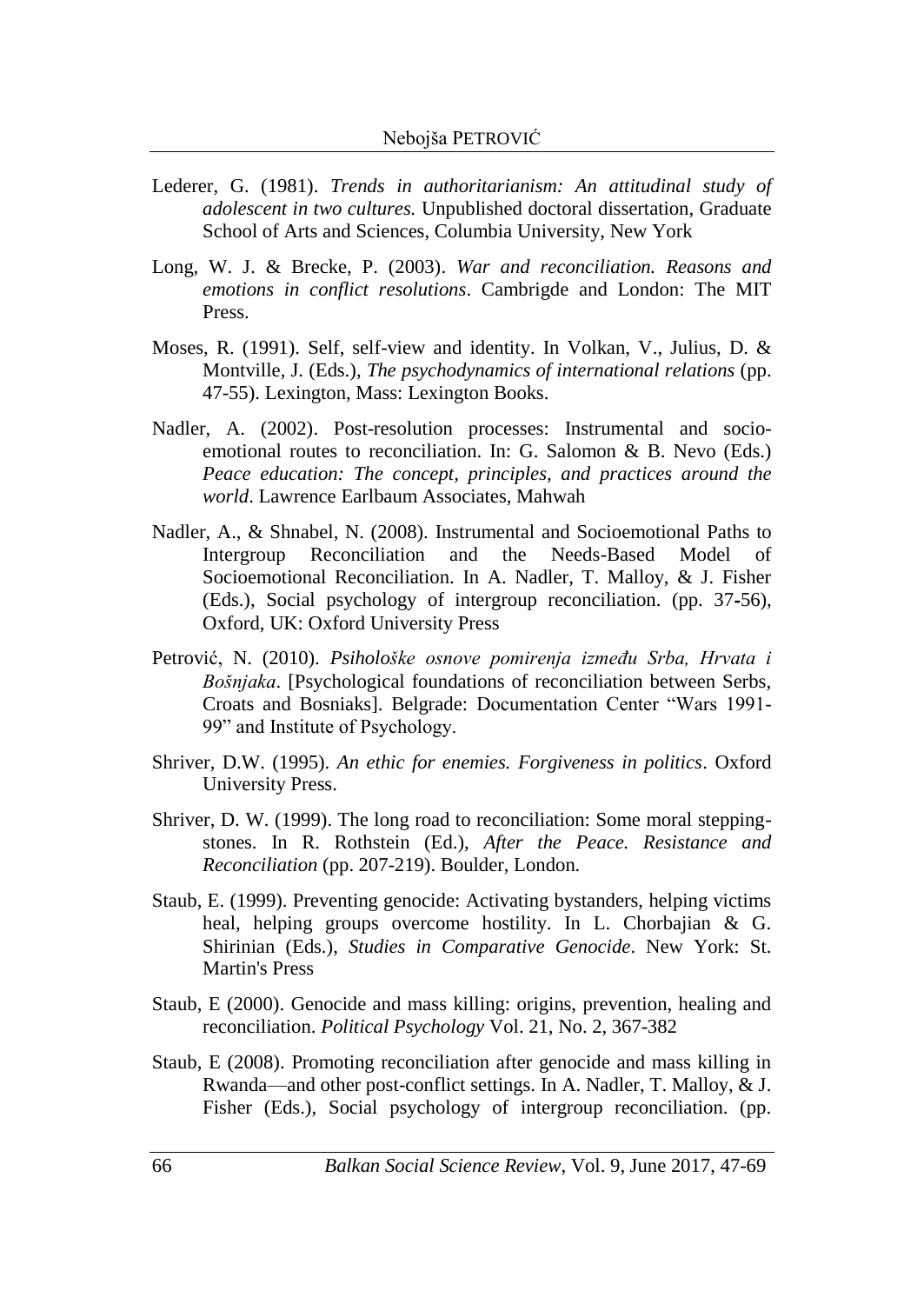395‐422), Oxford, UK: Oxford University Press

- Staub, E. & Pearlman, L. A. (2001). Healing, reconciliation, and forgiving after genocide and other collective violence. In R. G. Helmick, S. J. & R. Petersen (Eds.), *Forgiveness and Reconciliation: Religious contributions to conflict resolution* (pp. 205-227). Radnor, PA: Templeton Foundation Press
- Staub, E., Pearlman, L. A., Gubin, A. & Hagengimana, A. (2005). Healing, reconciliation, forgiving and the prevention of violence after genocide or mass killing: an intervention and its experimental evaluation in Rwanda. *Journal of Social and Clinical Psychology*, Vol. 24, No. 3, 2005, pp. 297-334
- Tomuschat, C. (2001). Clarification commission in Guatemala. *Human Rights Quarterly.* 23, pp. 233-258
- Volkan, V.D. (1988). *The need to have enemies and allies: From clinical practice to international relationship.* Jason Aronson, Northvale.
- Volkan V. D. (2002). The tree model: A comprehensive psychopolitical approach to unofficial diplomacy and the reduction of ethnic tension. *Mind and Human Interaction*. 3, pp. 142-210